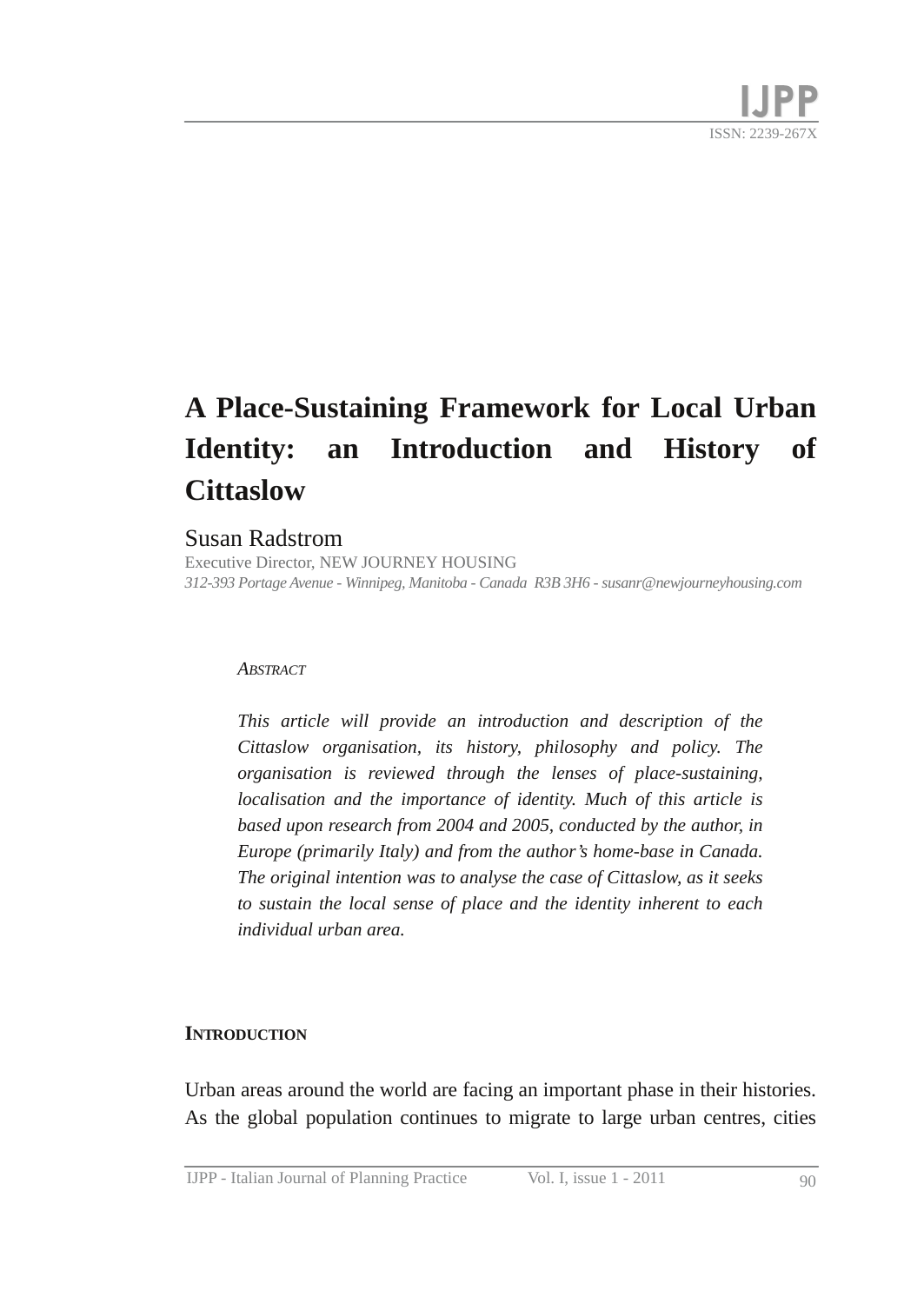are gaining an unprecedented percentage of the world's total population. The trends and patterns, which include the way in which urban centres grow, are melding together under globalisation, producing cities which are becoming increasingly uniform.

The local sense of place, in many locations, is at risk if it is not properly sustained. The increase of globalisation has led to a homogenisation of urban identity. This is particularly the situation in smaller urban areas which do not receive as much attention, and frequently find themselves attracted to foreign 'solutions' which do not value the local identity. The planning community, worldwide, would benefit from a holistic, place-based solution, provided as an answer to the problem of sustaining local identity.

Cittaslow, an organised network of small cities, is attempting to focus urban and regional plans around the primary asset of place-based identity, by choosing to preserve the threads of each urban area's own unique characteristics. They have been introduced during a time in history that seems to support everything they do not represent. They are each sculpting their own future and leaning on their own past, in a concerted effort to not become yet another monotonous urban centre.

#### **CITTASLOW HISTORY**

Cittaslow was founded in the year 1999 by Paolo Saturnini (Mayor of GreveinChianti), together with the mayors of Orvieto (Stefano Cimicchi), Bra (Francesca Guida), Positano (Domenico Marrone) and the President and Founder of Slow Food (Carlo Petrini). Saturnini saw the need for maintaining the qualities and characteristics of smaller urban regions. He recognised that, in the long run, cities would suffer by becoming large global metropolises with no local connections. In other words, cities will become "everywhere communities" (Calthorpe and Fulton, 2001) losing the sense of place which had defined them for centuries. As Saturnini has noted, "cities are all becoming uniform; they are losing their identity, their soul." 1

<sup>1</sup> *Italian city promotes slow life, but is too busy to enjoy it* [online article, accessed March 12, 2003]. Available from: http://potpouri.fltr.ucl.ac.be/files/AClassFTP/Textes/articles\_USA/nyt\_2002\_juin\_16et17\_greve.text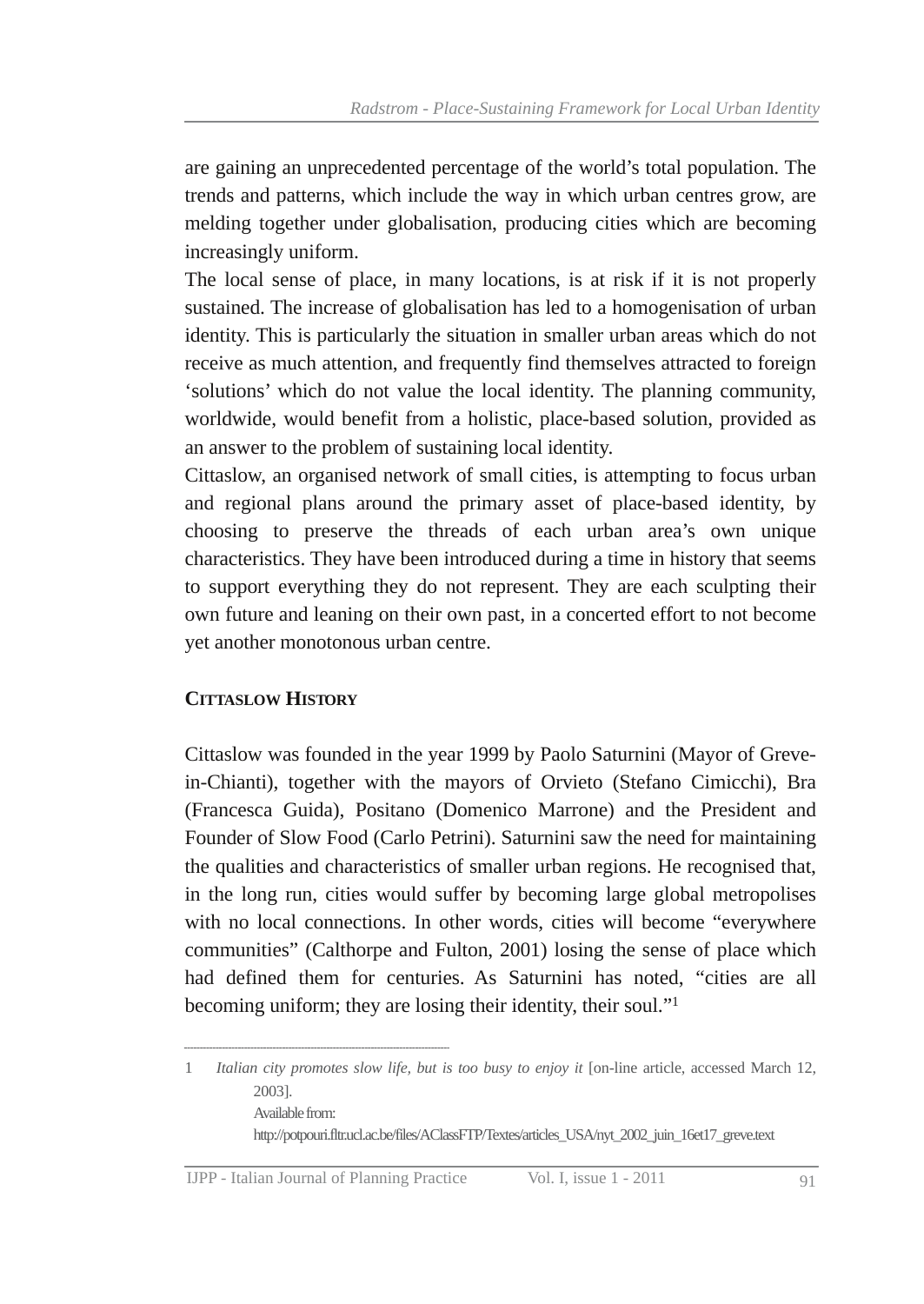Cittaslow's aim is to preserve the quality of life integral to each city's sense of place, in an environmentally-sustaining way. The underlying philosophy is to identify and support each city region's assets and ways of life which have traditionally formed its identity. According to supporters of Cittaslow, it is when these characteristics are supported, promoted and sustained that the urban regions are protected from simply becoming further examples of *everywhere communities*. Re-establishing a sense of place also recreates a relationship with the physical surroundings and the ties to the locality which have historically been the foundation for community life.

#### **SLOW FOOD**

At its root, Slow Food was the inspiration for Cittaslow. Carlo Petrini started Slow Food in 1989, in Bra, Italy. Cittaslow continues to be closely related to Slow Food in philosophy and practice. Slow Food was introduced as a way of protecting local produce, traditional cuisine and the related cultural connection. It originally began due to the increasing prevalence of fast food restaurants in Italian cities and towns. These fast food restaurants were seen as representing something foreign to the Italian way of life. Not only were the brands usually foreign, but the culture inherent to fast food was also foreign. Carlo Petrini foresaw a future of Italy being overwhelmed by fast food and fast food culture. He founded Slow Food as a direct response.

Slow Food has become synonymous with local food of high quality, connection to local land, traditional recipes representing sense of place, and with the relationships built around sharing a meal. All of these themes can easily be lost in the world of fast food. Whereas the word 'slow' in Slow Food does not necessarily represent a rate of speed, it does indicate a slower pace of life regarding the production of food, the creation of meals and the enjoyment of taste. Slow Food represents taking the time to savour this intrinsic part of our life. When we become too busy to appreciate food, and all that it represents, fast food becomes the result. When we value food and take the time to understand it and all it represents, we are starting to encapsulate the meaning of Slow Food.

In writing about Slow Food, Carl Honoré notes that it "stands for everything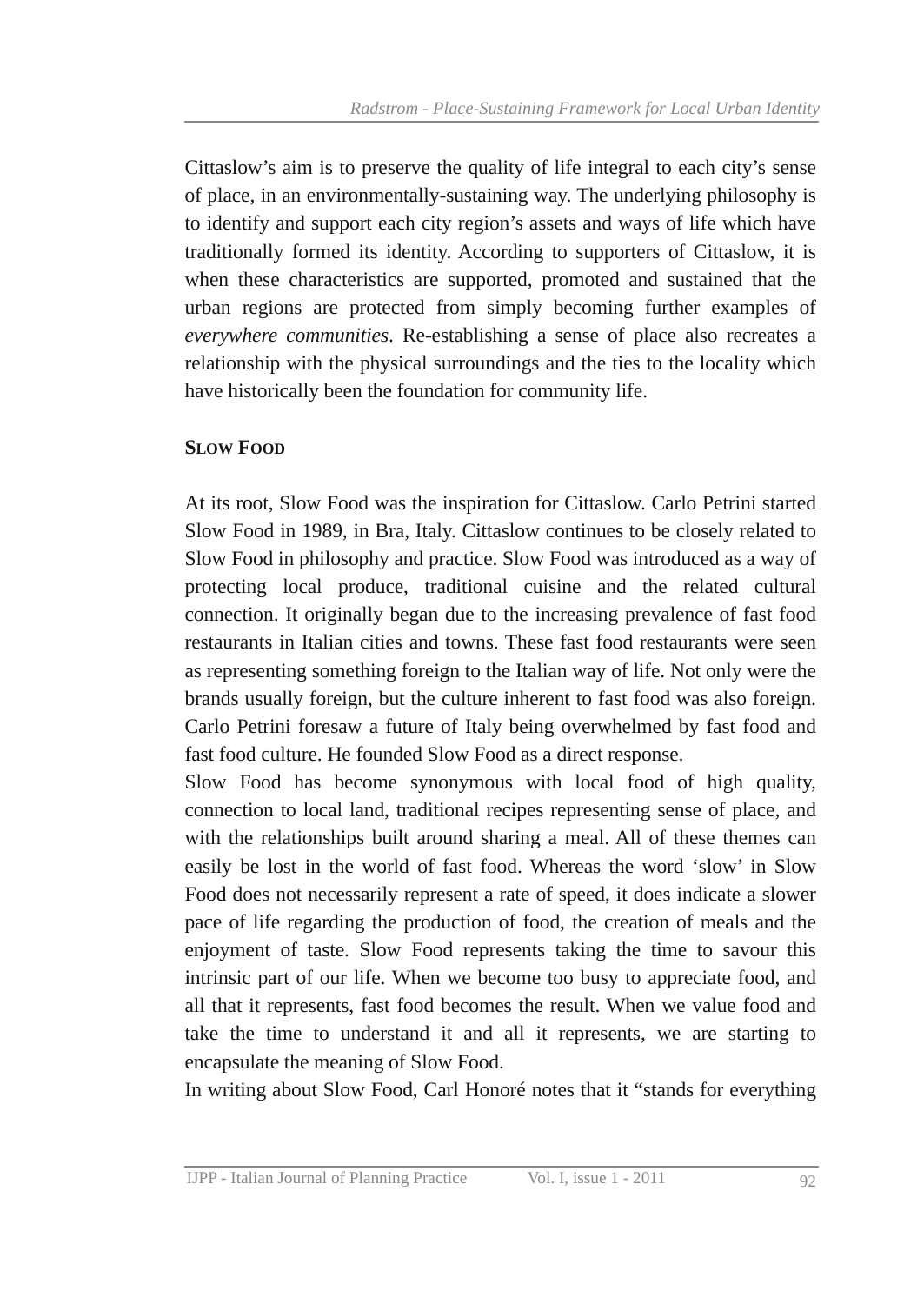that McDonald's does not: fresh, local, seasonal produce; recipes handed down through generations; sustainable farming; artisanal production; leisurely dining with family and friends. Slow Food also preaches 'ecogastronomy' – the notion that eating well can, and should, go hand in hand with protecting the environment. At its heart, though, the movement is about pleasure" (Honorè, 2004).

Slow Food, as an organisation, has increased rapidly, and is a popular voice for ecological and environmental sustainability. The people involved with Slow Food want to preserve the integrity of the food instead of simply accepting fast food, or genetically modified food, as a viable alternative to what is naturally produced and inherent to a local region.

Slow Food has become a worldwide phenomenon. It is growing even faster in an age of increasing competition, which includes the increasing profit of the fast food industry and its consistently increasing global reach. Fast food culture promotes the "values of homogeneity and haste," 2 altering what is inherently vernacular of many European traditions. Whereas Slow Food started in Italy and maintains a strong presence there, it has also become an international organization – proving that people in many countries desire the connection to local, healthy food which represents their own vernacular traditions.

Slow Food has become a philosophical precedent for Cittaslow. Slow Food has linked food, local farms and traditional cuisine with cultural sustainability. Slow Food works to promote local foods in the local region and also around the world. The connection between Slow Food and Cittaslow has produced even more urban venues for the purpose of promoting local produce and educating people about the importance of traditional, regional foods.

The precedent of Slow Food became an inspirational foundation for Cittaslow as the basic philosophies of Slow Food were then applied to urban environments. Cittaslow, being administered from a municipal basis, has a different organisational structure from Slow Food. However, the two remain

<sup>2</sup> *Italian city promotes slow life, but is too busy to enjoy it* [online article, accessed March 12, 2003]. Available from: http://potpouri.fltr.ucl.ac.be/files/AClassFTP/Textes/articles\_USA/nyt\_2002\_juin\_16et17\_greve.text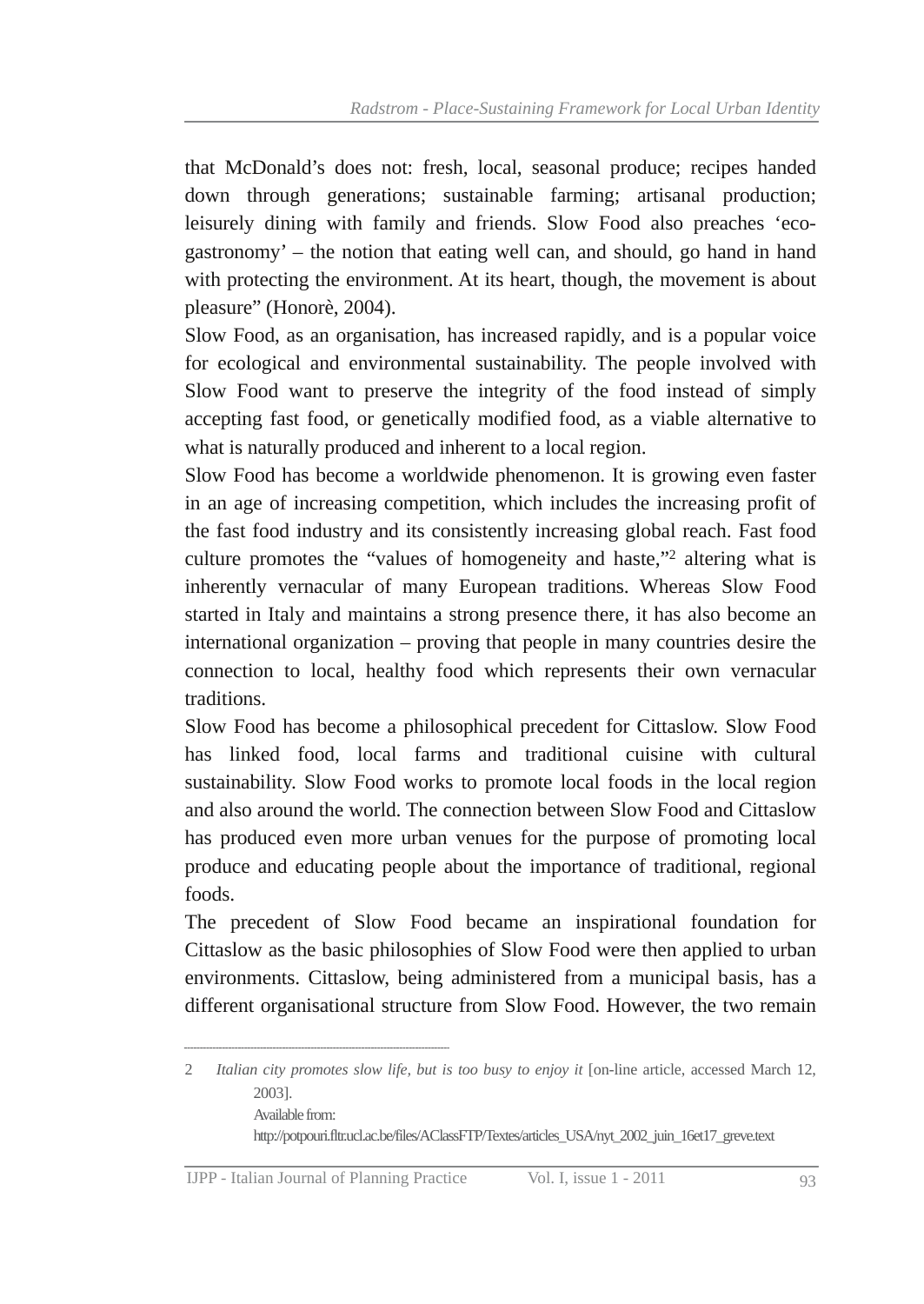linked through shared goals and presence in many of the same locations. Both Slow Food and Cittaslow have previously been described as *movements*. In fact, Cittaslow is more accurately defined as an organization of small cities which have voluntarily signed on to be members. Each city agrees to the shared philosophy, charter, policies and goals held by Cittaslow. This is a unique organisation of cities, moving forward with a common interest that spans borders, cultures and city identities. Whereas Slow Food can be seen as operating as a grassroots movement, Cittaslow is more formally organized and operates on a city policy level.

#### *THE SLOW PHILOSOPHY*

The confusion over labelling Cittaslow as a movement may actually stem from a growing, international movement based on the slow philosophy. This slow movement has some common themes shared with Cittaslow, however they should not be confused and have many differences. Many people who have joined this slow movement would see themselves as advocating for a slower pace of life. The scope is generally individual, and the word 'slow' is usually used in its literal definition regarding time. In this world of increased technology and multi-tasking, many people are seeking a slower pace of life. They want to slow down and enjoy life. They see a slower pace of life as being equal to a higher quality of life. Many people who would adhere to a slow movement also have strong interests in environmental quality and physical well-being, stemming from active and alternative transportation, for example. Walking in a city, as opposed to driving, results in increased personal health and environmental health. It also assists a person in seeing their city from a different point-of-view, encourages more social interaction, promotes the sense of a slower pace of life, and therefore increases an individual's quality of life. By adhering to the slow movement, a person can live in a fast-paced and hectic city environment, but still lead a slower and higher quality of life on an individual level.

The philosophy of 'slow' is emerging as an influential grassroots movement. Around the world, there are many separate occurrences of a slow philosophy but these are not necessarily linked to Slow Food or to Cittaslow. This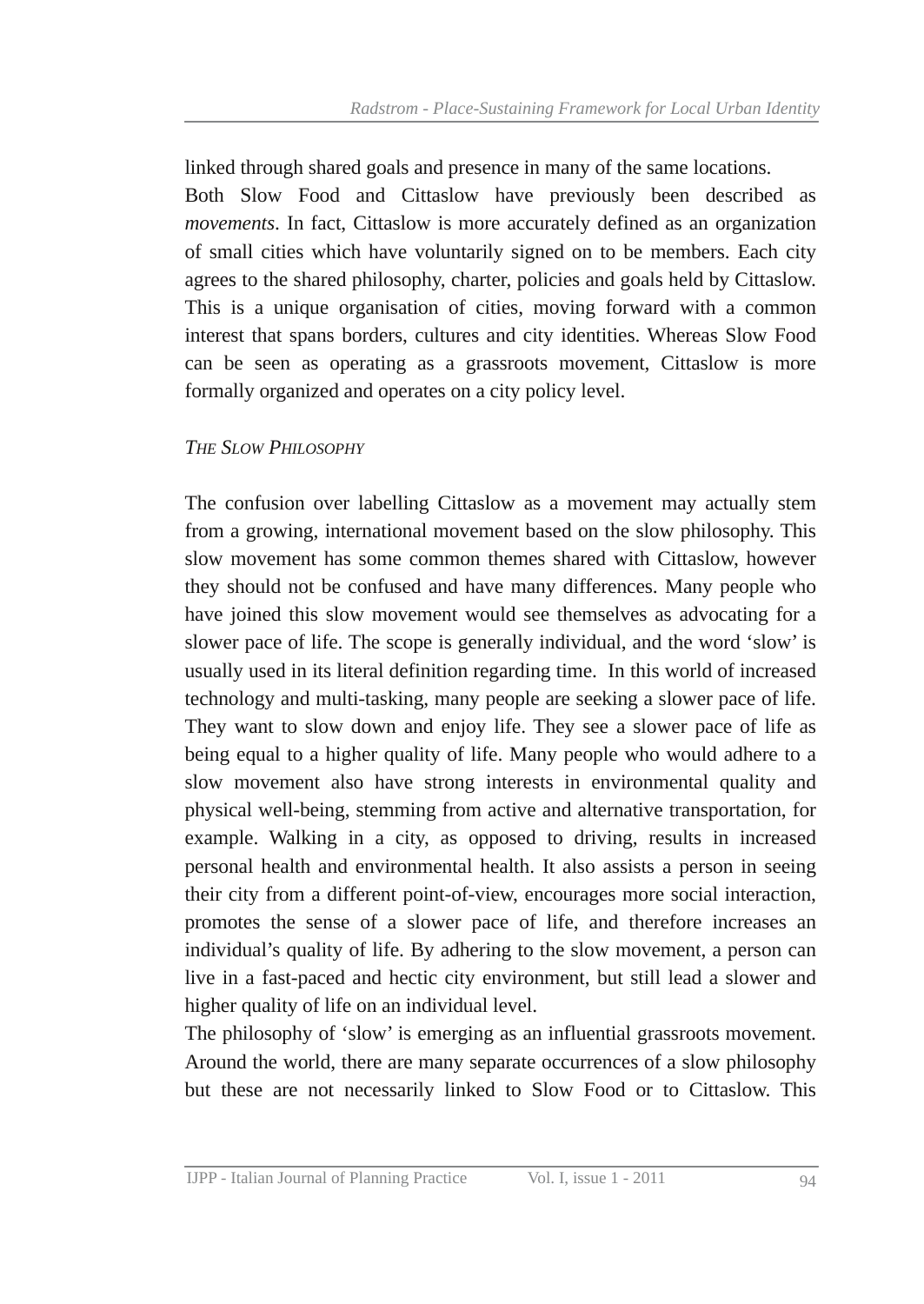grassroots philosophy movement, however, is indicative of a general dissatisfaction with the speed of life and the loss of quality with an increase of quantity and haste. Slow Food has become the most visible manifestation of the emerging slow philosophy.

When Carl Honoré (2004) published his book, *In Praise of Slow*, he quickly became the point of contact for many separate movements and grassroots organizations, all of which were connected with slow. Honoré's book outlines this growing slow philosophy, which generally rebels against an irrationally fast-paced life that does not take the time for what is important as it manifests itself in such areas as food and relationships. Many of these movements and organisations are maintained separately, as they were originally formed. The fact that this slow philosophy is appearing throughout the world, in nearly all sectors of society, adds strength and purpose to each individual manifestation of the philosophy. It is an emerging philosophy which strikes a chord amongst people in many cultures and is gaining a wide following. Many of these movements and ideas are now represented or written about on the *Slow Planet* website.

There are some articles focusing on the slow philosophy which do refer to Cittaslow. However, they may focus on the word 'slow' without a deeper understanding of how the term 'slow' is used within the context of Cittaslow. It is often assumed that a member city of Cittaslow is simply a slow-growth city or a city in which life is always relaxing and easy-going.

Unfortunately, the interpretation of Cittaslow as countering the fast pace of life is not necessarily accurate. The slow in Cittaslow concerns the idea of taking the time for quality. However, residents of Cittaslow do not necessarily have a slower pace of life. Many writers only interpret the word slow based upon the common English use of the word, remaining ignorant of the original intention, which is based upon the Italian cultural interpretation inherent to Slow Food and goes far beyond a simple notion of speed. It represents a higher quality of life and taking the time to achieve and appreciate this quality.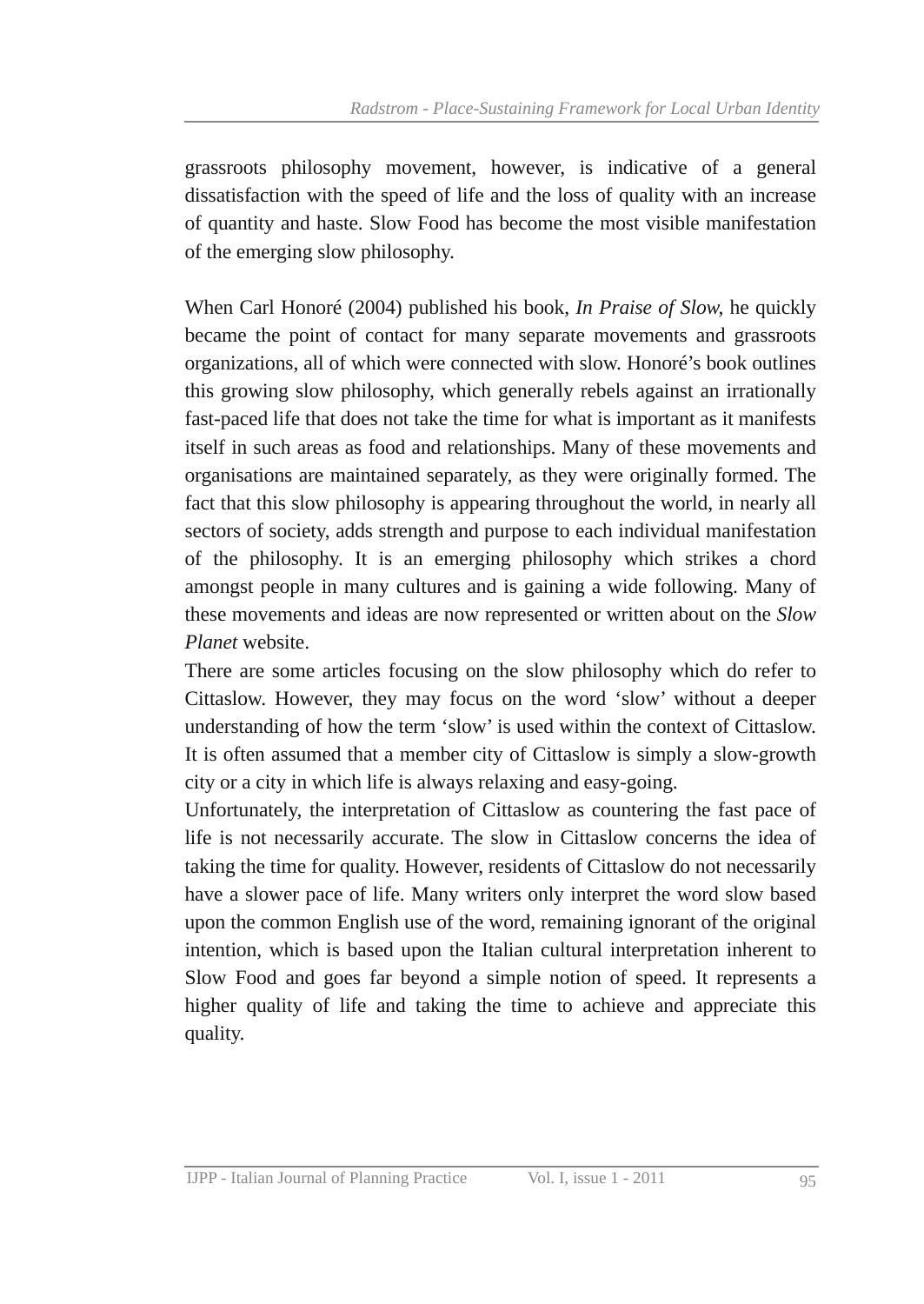#### **CITTASLOW PHILOSOPHY**

The Cittaslow philosophy takes the slow philosophy of Slow Food and applies this to urban policy frameworks. Cittaslow philosophy is built around the desire to provide a high quality of life for Cittaslow residents. This can involve going back to each city's roots, and looking at what made them great cities in the first place. A city does not necessarily need to change, or adopt the latest urban planning fad, in order to become a great city. Many cities have done this only to lose the qualities and characteristics which originally made them great cities. Cittaslow aims to sustain the city's own unique characteristics while also improving the city so that it is a better environment in which its residents are able to enjoy living. The philosophy states that "there is no doubt that it will be more human, environmentally correct and sensible for the present and future generations; the project will respect small realities in a more and more global connected world" (The Slow Cities Philosophy website).

#### *CITTASLOW POLICIES AND GOALS*

The six main components of Cittaslow policy are: (1) Environmental Policies, (2) Infrastructure Policies, (3) Technologies and Facilities for Urban Quality, (4) Safeguarding Autochthonous Production, (5) Awareness and (6) Hospitality. It is these areas which are the foundation and visible face of Cittaslow. These areas go beyond a basic slow philosophy to practical ways of improving the quality of life for residents, through environmental and place-sustaining means. The following is a brief explanation of each of these components.

#### *ENVIRONMENTAL POLICIES*

The first area defining Cittaslow is that of Environmental Policies. Ensuring that a city has a high quality of life is directly dependent on its environmental quality and sustainability. Cittaslow Environmental Policies include the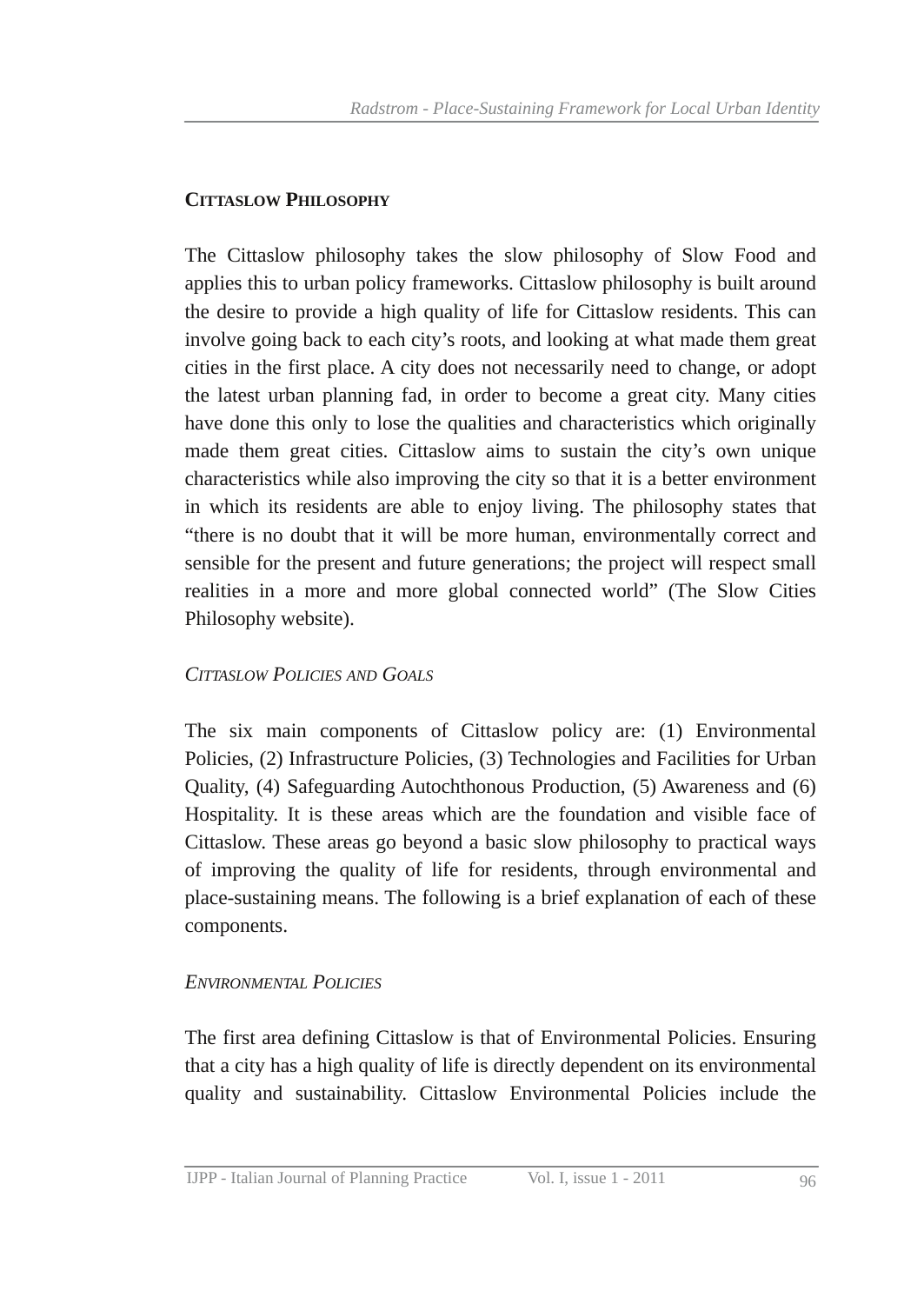following:

- protection of the quality of the air, water and soil.
- promotion and dissemination of policies for the recycling of urban refuse and other wastes – including composting, and the existence of a purification plant for sewage.
- an energy-saving plan.
- ban the use of genetically modified crops in agriculture.
- regulation of advertisements and traffic signs.
- control of electromagnetic pollution, noise pollution and light pollution.
- adoption of environmental management systems (such as EMAS and ECOLABEL, ISO 9001, ISO14000, SA 8000 and Agenda 21 projects).

# INFRASTRUCTURE POLICIES

This second area includes elements of urban and landscape design. There is a strong focus towards a priority of alternative forms of transportation and pedestrian-orientated urban design, and sustaining a sense of place which is represented in built form. Cittaslow Infrastructure Policies include the following:

- plans for the improvement and reclamation of historical centers and/or works of cultural or historical value.
- plans for safe mobility and traffic.
- focus on plans for alternative transportation including bicycle, pedestrian and mass transit.
- accessibility of public places and those of public interest.
- promotion of programs to facilitate family life and social connections, recreation and assistance for those in need.
- quality green areas and pedestrian accessibility. •
- plans for the distribution of locally produced merchandise and the creation of 'commercial centres for natural products.'
- maintaining commercial areas which are welcoming, hospitable and friendly.
- revitalisation of the city including upgrading and redevelopment of deteriorating areas.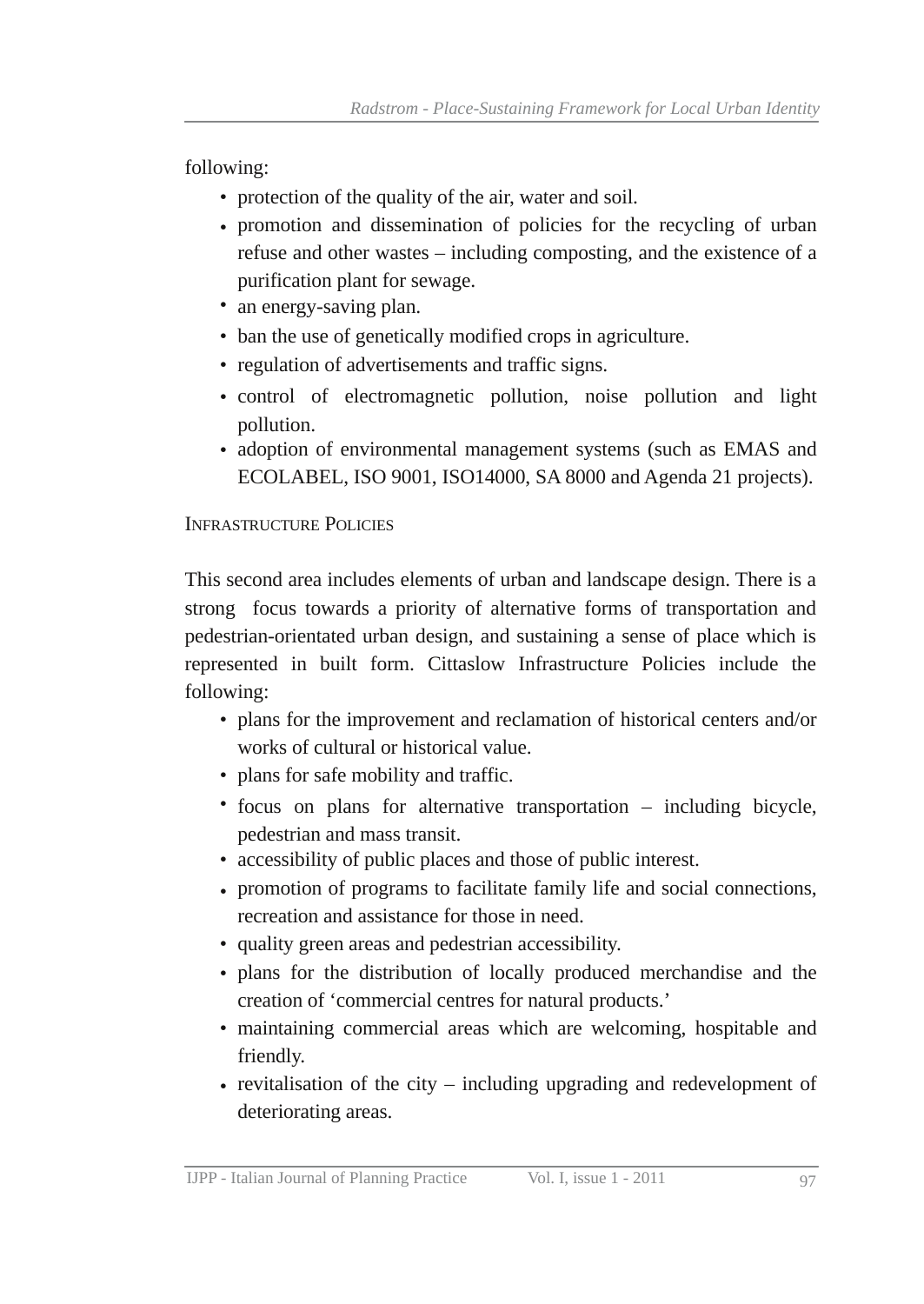• provision of information to citizens, including Cittaslow information.

# *TECHNOLOGIES AND FACILITIES FOR URBAN QUALITY*

Cittaslow's policies focusing on Technologies and Facilities for Urban Quality offer a higher quality of life to Cittaslow citizens and afford new ways to attain holistic achievements on all policies. These policies include the following:

- development and promotion of bio-architecture.
- equipping the city with cables for optical fibre and wireless systems.
- adoption of systems for monitoring electromagnetic fields.
- providing refuse containers in keeping with the environment and the landscape and removal according to established timetables.
- planting environmentally suitable and autochthonous plants in public and private places.
- provision of services for the citizens, including dissemination of municipal services via internet and plans for creating and educating the citizens in the use of an internet-based civic network.
- plan for controlling noise in specifically noisy areas.
- plan concerning colours.
- promotion of telework.

# *SAFEGUARDING AUTOCHTHONOUS PRODUCTION*

The area of Safeguarding Autochthonous Production focuses on sustaining local, traditional industries and elements which represent the local identity. This area of policy relates directly to local context and sense of place. This policy area includes:

- development of organic farming.
- certification of the quality of artisan produced products, objects and artistic crafts.
- programs for the safeguarding of artisan craft products, traditional methods of work and professions in danger of extinction.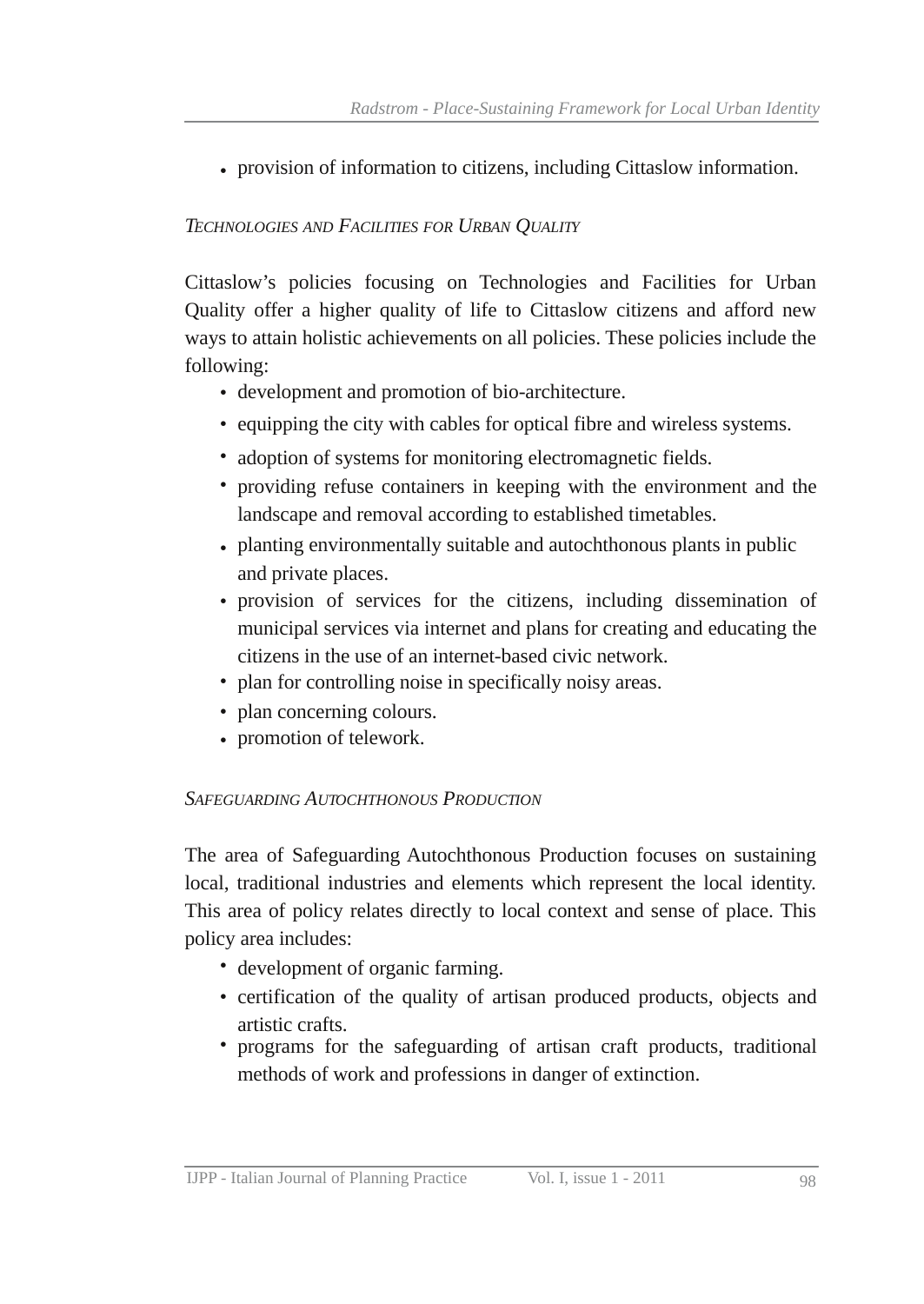- use of organic and local products and the preservation of local traditions in restaurants, protected structures and school cafeterias.
- programs for taste and nutrition education in schools in collaboration with Slow Food.
- favouring the activities of wine and gastronomic Slow Food Presidia for species and preparations risking extinction.
- census of the typical products of the local area and support of their commercialisation (updating of markets for local products and creation of appropriate spaces).
- census of trees in the city and enhancing the value of large or 'historical' trees.
- promoting and preserving local cultural events.
- promoting "urban" and school gardens for autochthonous cultures grown with traditional methods. •

#### *AWARENESS*

The Cittaslow focus on Awareness includes public education and promotion of the organization. This policy area includes the following:

- provide the citizens with information on the aims and procedures of what Cittaslow is, preceded by information of the intentions of the Administration to become a Cittaslow member city.
- programs to involve the social fabric in acquiring the "slow" philosophy and the application of Cittaslow projects and in particular: educational gardens and parks, book facilities, adhesion to the project of the germ plasm bank.
- programs for the dissemination of Cittaslow and Slow Food activities.

#### *HOSPITALITY*

This section focuses on helping both residents and tourists to feel at home in a Cittaslow city; it directly relates to easy liveability. The Hospitality-related policies include:

• training courses for tourist information and quality hospitality.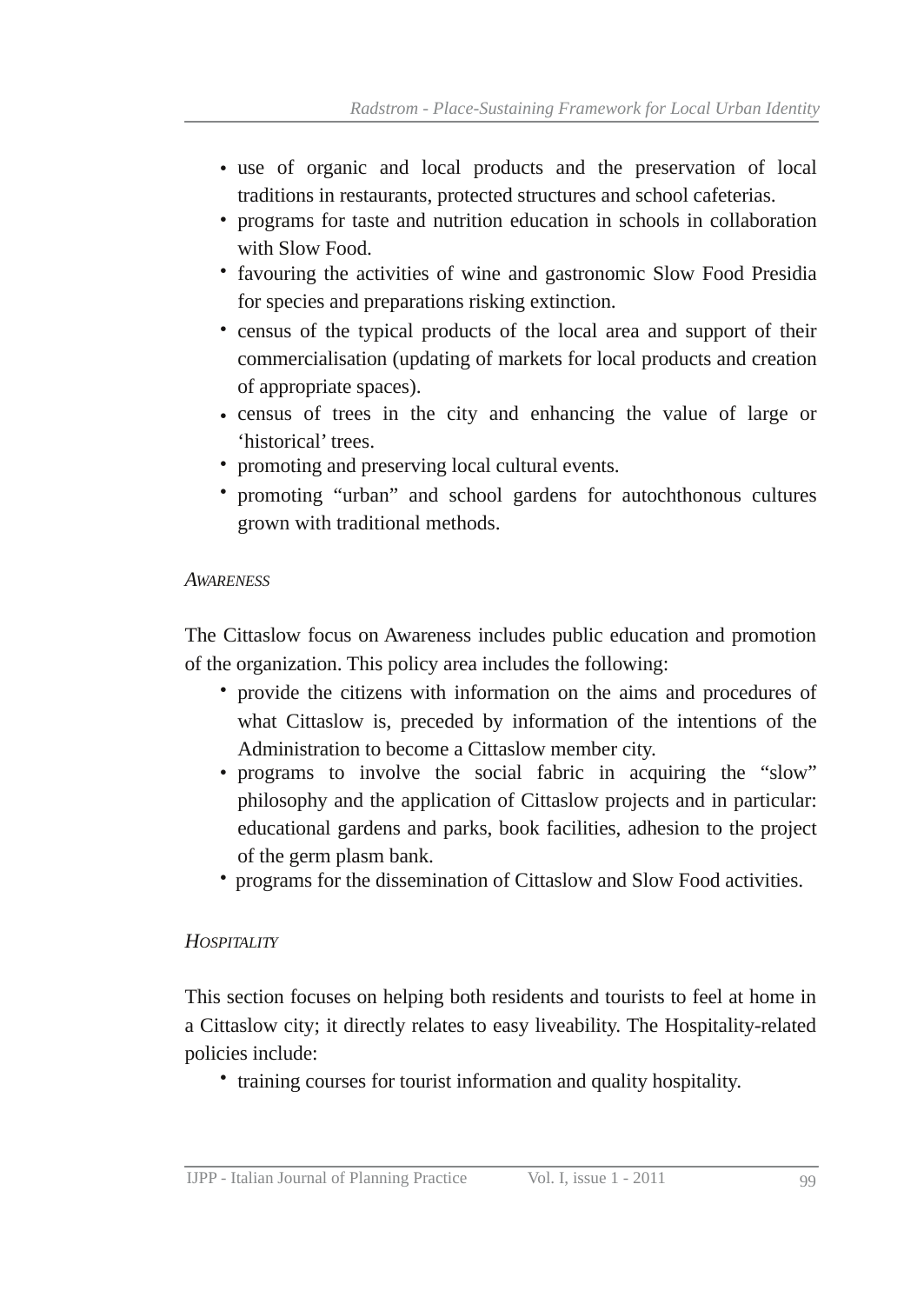- using international signs in the tourist signs of the historical centres with guided tourist itineraries.
- reception policies and plans to facilitate the approach of the visitors to the city and access to information and services (parking, extension/elasticity of opening hours of public offices, etc.) with particular regards to scheduled events.
- preparation of "slow" itineraries of the city (brochures, websites, home pages, etc.).
- making the tourist operators and storekeepers aware of the need for a transparency of prices and the exhibition of rates outside the business establishments.

# *FURTHER DESCRIPTION OF CITTASLOW*

In 2004, at the time of the original research, there were approximately 60 Italian Cittaslow. Currently, there are more than double that number worldwide, in nearly 20 countries. This growth is evidence of the Cittaslow network's success. Some of the more recent member cities had started by simply observing another city in its process of becoming a member city, as well as observing the positive effect which the Cittaslow membership had on the urban area and quality of life. Based on the positive effect of one city, the next city then has more incentive to also join Cittaslow. It has become a type of ripple effect throughout Italy, and now throughout the world.

The purpose of Cittaslow revolves around making the city a better place to live for its inhabitants. Tourism has never been a primary motivation. Although Cittaslow was inspired by Slow Food, and local foods are a central part of the Cittaslow philosophy, food is only one part of the whole equation. Primarily, the Cittaslow network exists because of a desire to provide a high quality, liveable place for the inhabitants. Through measures directed towards pollution, traffic, and noise, among others, the cities have become standards for a higher quality of life.

Paolo Saturnini recalled a story which happened many years before the birth of this organization, but which remained an inspiration to him regarding the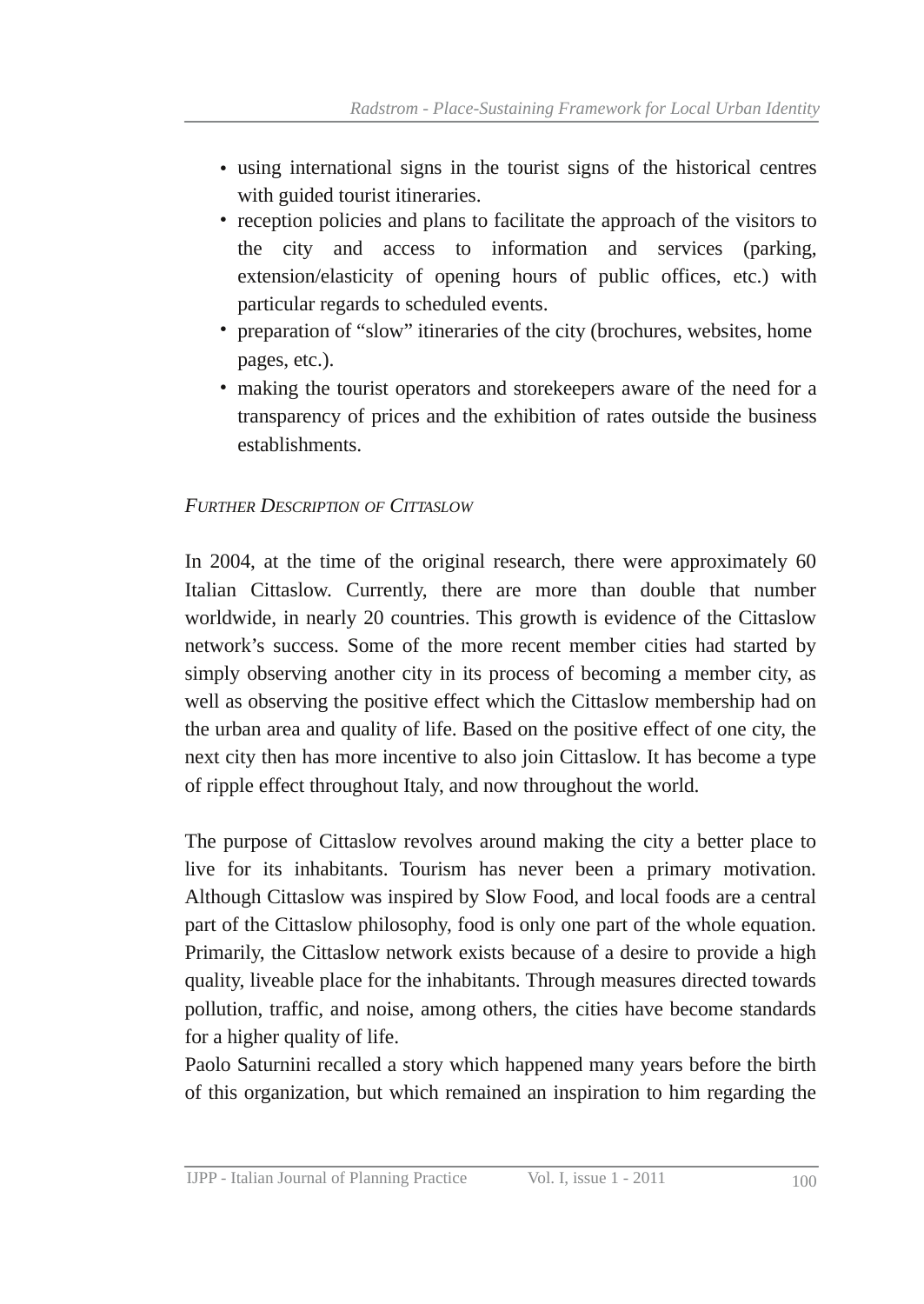future of small cities, and possible solutions of place-sustaining. Saturnini viewed the countryside which surrounded Greve-in-Chianti, Italy, as vital to the overall identity of this small city. Several decades ago, there was a time of a very low level of employment in the area. Many people were migrating to larger cities to find work. In order to attract people back to the area, large industries were brought in. However, years later, this decision was regretted because of its negative impact on the local landscape, traditional land uses and agricultural production. Saturnini felt that the Chianti countryside was too valuable to let this happen again. The Chianti region had lost a part of its sense of place, something which was devastating to the local identity, and not always easy to re-establish. In Saturnini's words, it was a "wake-up call" for the area and for himself (Radstrom, 2005) 3 .

The Cittaslow policies, therefore, support traditional land uses, such as the vineyards which Chianti is famous for, and help to sustain the traditional architecture, such as the stone villas which are typical of the Tuscan countryside. Local producers can also be supported economically since their goods can be promoted through Cittaslow and Slow Food networks. The hope is that residents and tourists alike will learn of the Slow Food and Cittaslow brand of quality, and will therefore purchase these specific local goods. With community economic development measures such as these, Cittaslow is working to ensure that the local landscape will be protected and that local producers will be economically sustained so that large industries – foreign to the local context – will no longer be brought in out of necessity.

#### *POPULATION OF SLOW CITIES*

The Cittaslow movement was established particularly for smaller cities and towns. The policy states that all member cities must be under 50,000 people. Although similar goals and policies may work successfully in a larger city, it is more effective to implement such policies on a smaller scale. Also, smaller urban areas naturally have a relationship with their immediate context and therefore this provides a greater opportunity for vernacular place-sustaining

<sup>3</sup> Susan Radstrom's interview with Paolo Saturnini in Greve-in-Chianti, Italy.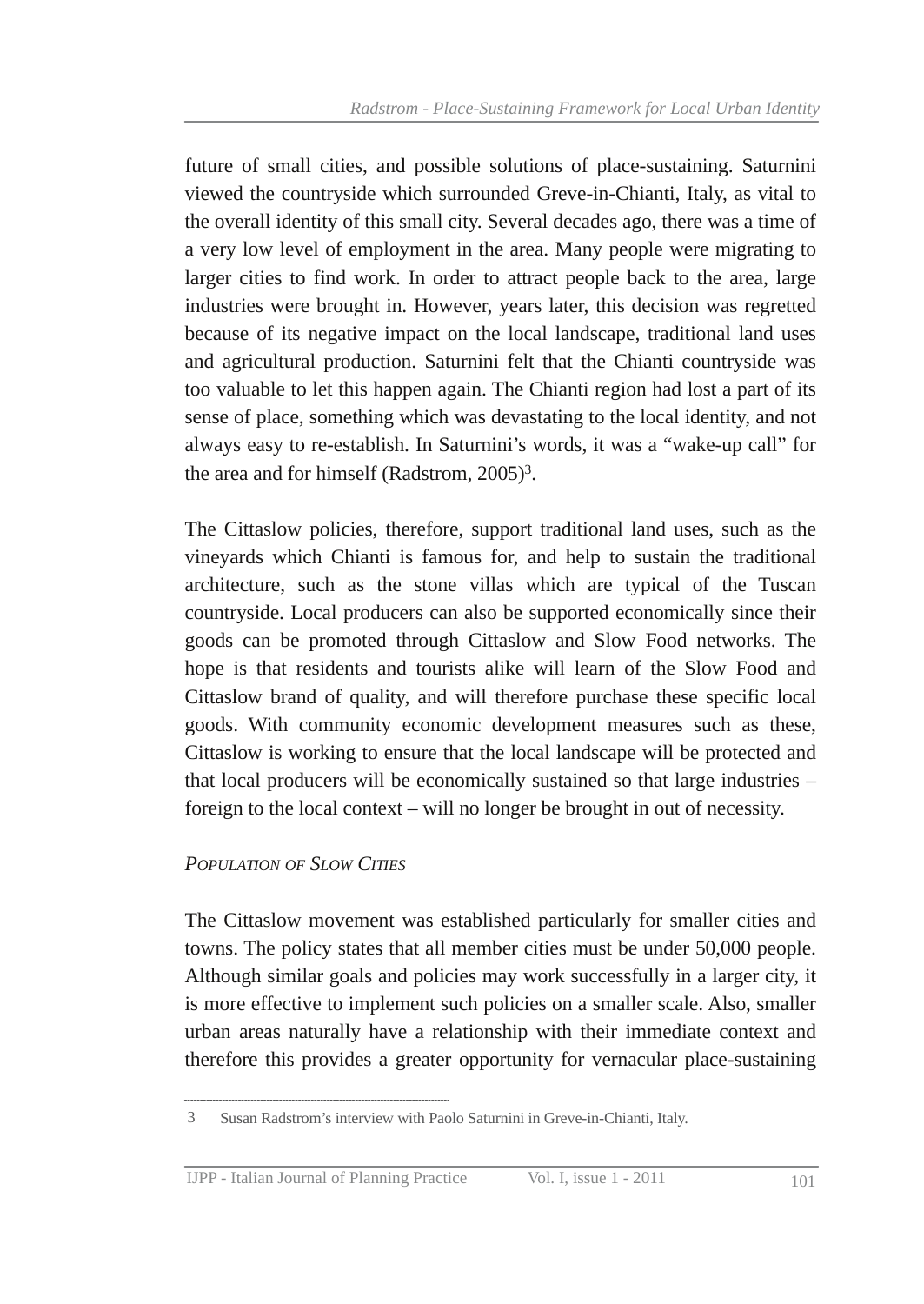measures in regards to environment and local foods.

#### *URBAN DESIGN*

The most visible signs of Cittaslow appear to be in urban design and the presence of the Slow Food influence. The cities generally had an obvious pedestrian focus, and a small scale of built environment. Not all Cittaslow had signage proclaiming their membership with Cittaslow. However, the nature of the urban design is intended to have a focus toward pedestrian design, alternative transportation and environmentally sustainable measures.

One of the primary visible components of a Cittaslow member city is the pedestrian priority of design. This has prompted some to believe that Cittaslow is linked to New Urbanism. Both have a focus on urban design, priority of pedestrian areas and a walkable scale. They are clearly based on a philosophy which is central to each one's growth and marketing strategies. However, pedestrian design is one of the few similarities between them. Cittaslow is far more holistic and encompasses many sectors, such as environmental sustainability, relationship with local industry, conservation of local traditional culture, and programs to enrich social aspects of urban life for all residents. Cittaslow seeks to sustain an identity which already exists in a sense of place, working primarily with older cities and place-sustaining related to existing identity. While New Urbanism has been known for new development, Cittaslow is a planning solution for cities and towns looking for a holistic framework to sustain their identity.

#### **THE EXAMPLE OF ORVIETO, ITALY**

The city of Orvieto, Italy has had to address issues of traffic, noise and pollution. Because of its geographic situation, many people were driving up to Orvieto from the valley below. They city is built on a plateau and has grown to the very edges of this plateau. Any further growth has taken place in the valley far below. Due to the difference in elevation, people who lived in the valley but worked in Orvieto were dependent on cars. Also, most tourists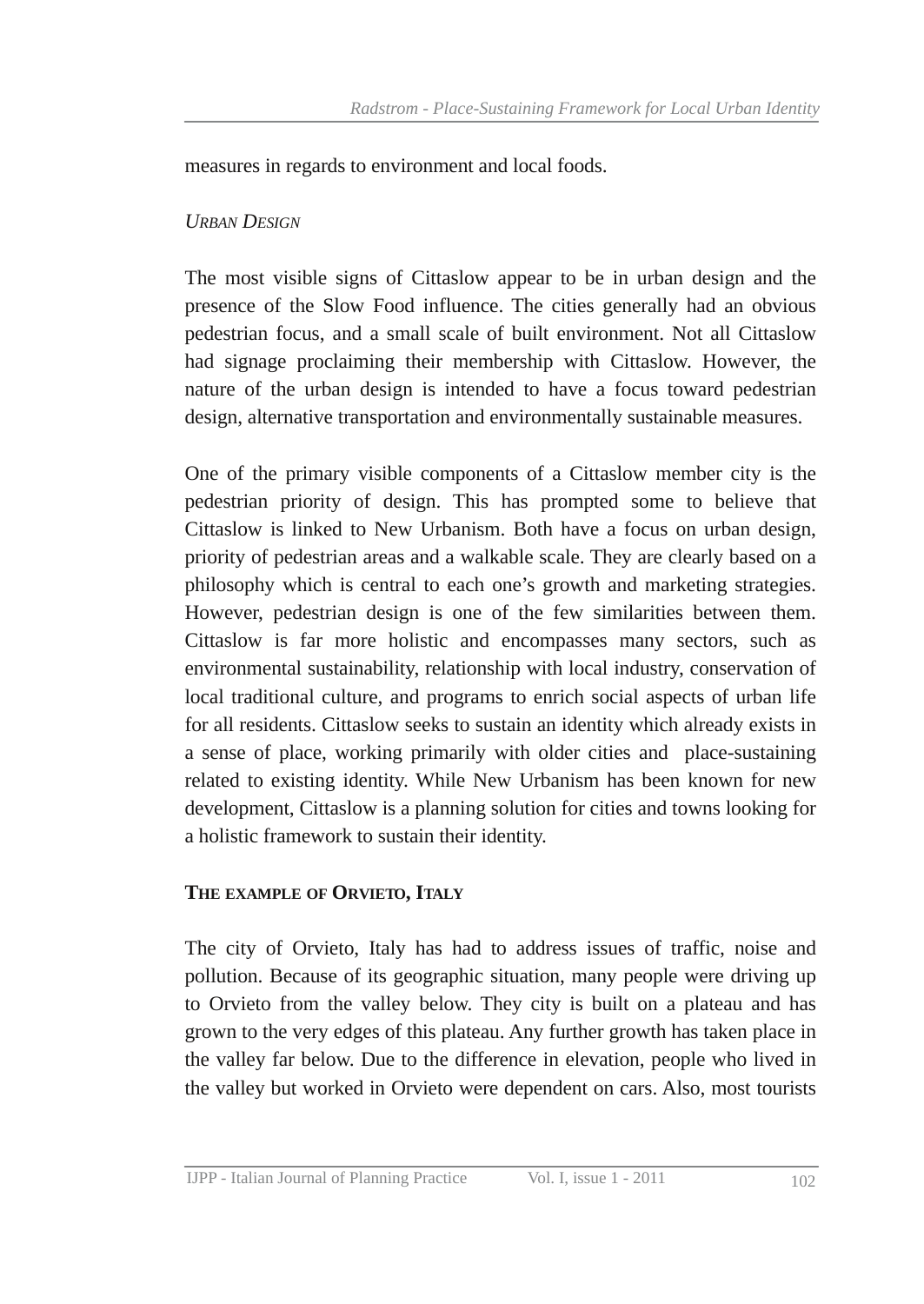took cars up to the city. Therefore, there were parking problems and severe traffic congestion in Orvieto. The sheer number of cars within the narrow streets was also a pollution issue. Another issue stems from the fact that Orvieto was built on soft rock. During Etruscan times, numerous catacombs were dug through this soft rock and most have survived to this day. Some of these catacombs are still in use as private residential cellars, while a few have even been converted to underground restaurants. The heavy amount of traffic in Orvieto was causing concern over the long-term stability of the soft rock and the sustainability of the catacombs, which are part of Orvieto's identity. City officials were aware that the traffic issue must be addressed.

Two interventions occurred to solve this problem. The first was a funicular built to carry people from the valley up to the city. Secondly, and more recently, a large two level car park was constructed at the base of the plateau. This structure was designed in such a way that a person can still look out over the valley from Orvieto and see the natural view which is a part of the sense of place. The only noticeable feature of this structure, from the top of the plateau, is the park-like area on the roof. From the car park, people can easily access Orvieto's city centre. Elevators, escalators and stairways (all indoors) transport people directly from the parking area to within 100 metres of the city centre.

While these interventions were actually completed prior to the birth of Cittaslow, they represent the types of decisions and policies which are encouraged in Cittaslow in order to help sustain the specific assets of the local place. Orvieto continues to work towards further supporting its local sense of place. For example, Orvieto's schools now have the requirement of serving fresh, local food in the cafeterias. The students are receiving an education in local foods, as well as receiving a healthy diet. Another benefit is that local producers are supported through this initiative.

#### *NETWORK OF CITIES*

Cittaslow is a network based on the local strengths of its member cities. Cooperation and accountability are basic principles of the organisation. The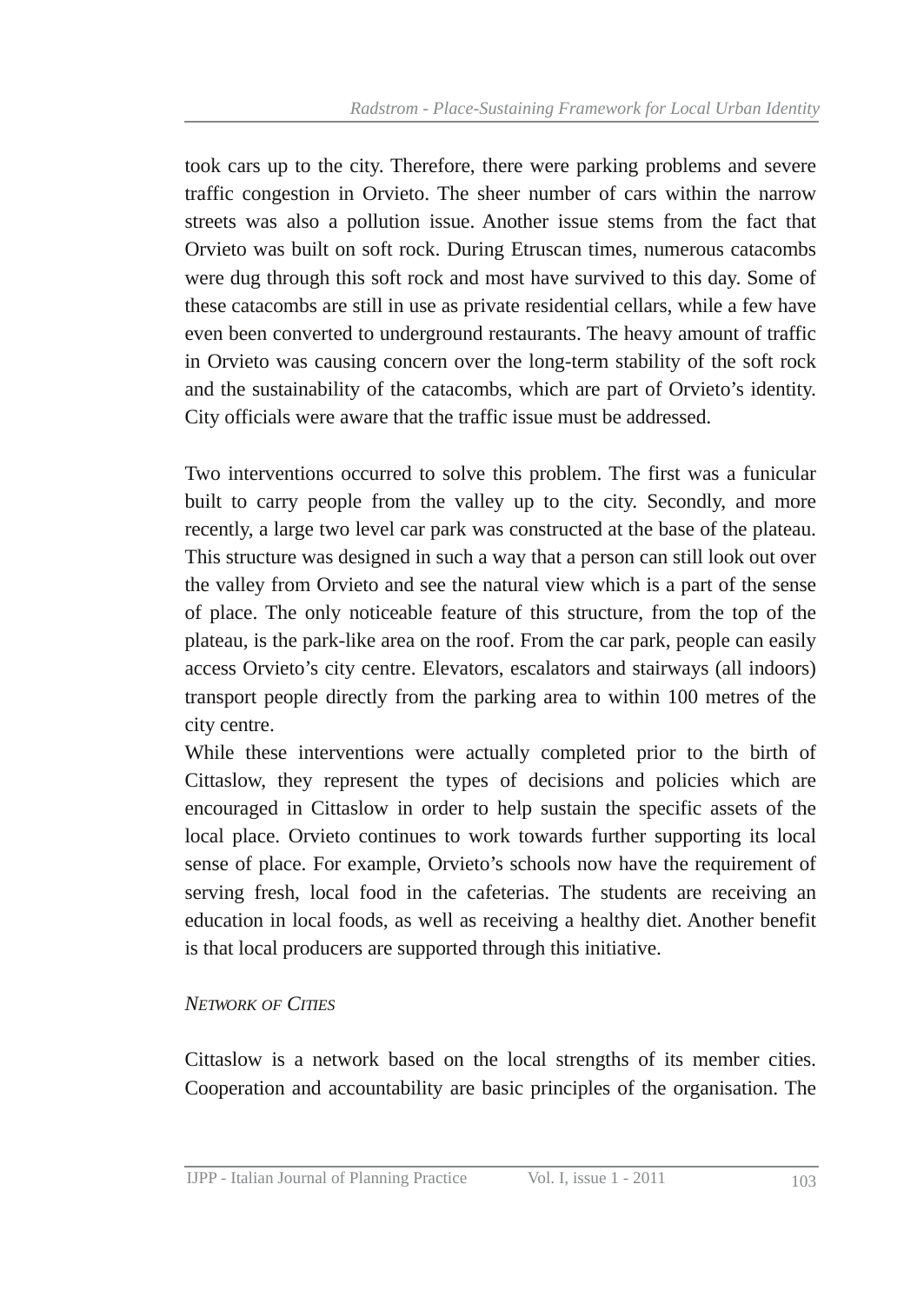notion of the member cities being individual places which are part of a greater network is important. One of Paolo Saturnini's primary concerns was that each individual city, when not a member of a larger support network such as Cittaslow, would be competing at larger scales – national, and even global – and therefore be forced to alter its identity in order to remain competitive with other cities. This strategy, although common, only forces homogeneity on each city seeking economic stability.

The existence of the Cittaslow network has moved the member cities to a new level of relationships. It is true that each Cittaslow member city is based in its own locality, and therefore rooted in its geographical setting, maintaining strong relationships with its context. However, in an attempt to strengthen this local base, the cities have formed strong relationships with other cities which also want to sustain their own identity. Therefore, this network is linked by philosophy and an interest in local place. The Cittaslow commitment to each local identity has created a new layer of urban relationships that is not necessarily connected to geographic proximity. Although every member city is part of Cittaslow, and therefore may immediately convey a certain image, the identity of the overall movement is that each city's identity is unique and based in its local sense of place.

Massimo Borri 4 noted that the overall Cittaslow network is vitally important to each member city's success. The network provides support to the city leaders and they are able to work together to develop ideas and solutions for each local place. A large degree of accountability is provided through this network. Therefore, even though some cities may already appear further along the path toward realizing the Cittaslow philosophy, the network of cities is working together to ensure the ongoing success of the organization as a whole, and therefore the improved quality of life and sustained sense of place inherent to each individual city.

#### *PHILOSOPHICAL CONNECTION*

The philosophical 'slow' layer of connection between the cities is separate

<sup>4</sup> Massimo Borri, assistant to the Mayor of Orvieto (Stefano Mocio), was interviewed as part of the original research in 2004.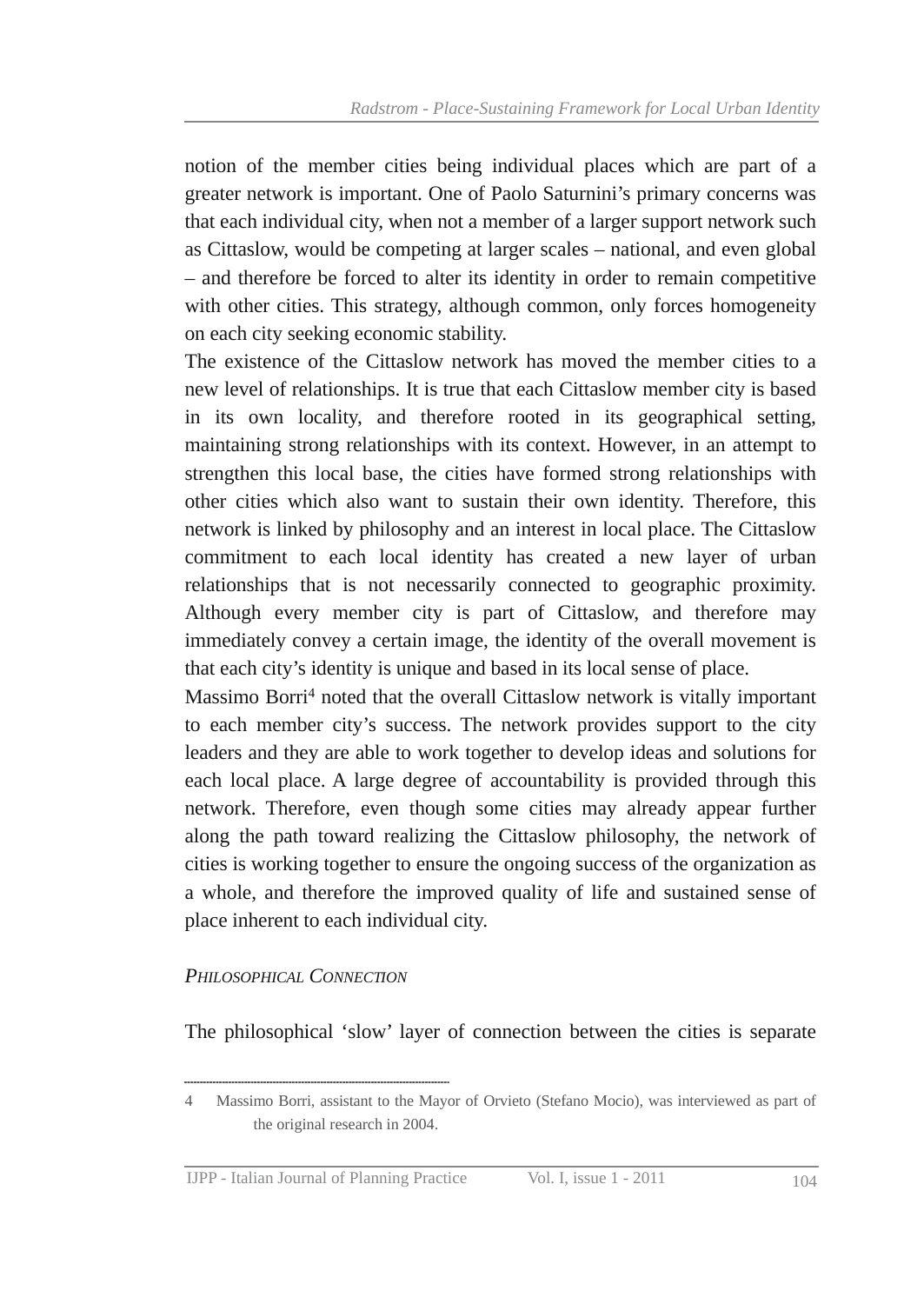from the local and global layers. Ironically, even though so much of this movement is based on the local sense of place, and the relationship to local food, the true connection is on a philosophical level, as opposed to a geographic one.

Through its relationship with Slow Food, Cittaslow has focused on strengthening the local food-related industries which represent the local identity. It is also an international network with an increasing number of relationships at the global level. Yet the 'slow' philosophy really exists on its own level. Cittaslow is concerned with local identity but it is also a network which exists on a separate plane from simply a geographically-defined relationship.

Cittaslow uses local identity and sense of place in order to build on the strengths of each city. However, Cittaslow also uses globalization to its own advantage. This has been referred to as virtuous globalization. For example, members of the Slow Food movement use global connections in order to market locally produced goods. In a sense, this virtuous globalization is a type of localisation, but marketed on a global scale. If it were not for globalisation, Chianti wine, for example, may not be so well known. Many unique local products have been in even higher demand because of international marketing. However, the key to virtuous globalization is to have the highest priority on the local place. If the trend towards globalization is used for promoting and sustaining the local identity, and each local place truly benefits from this connection, then it actually will be in a city's best interest to retain its local identity.

#### *LOCALISATION*

As global identities and connections around the world are strengthened, local connections and the identity of place are at risk of being weakened. Although globalisation has provided numerous benefits, it has also undoubtedly altered many local identities. Seeking a balance between global and local is increasingly difficult. Globalistion has become a strong, emerging factor in its own right. However, smaller communities seeking the prestige of global attention and the wealth of attracting larger industries are sometimes at risk of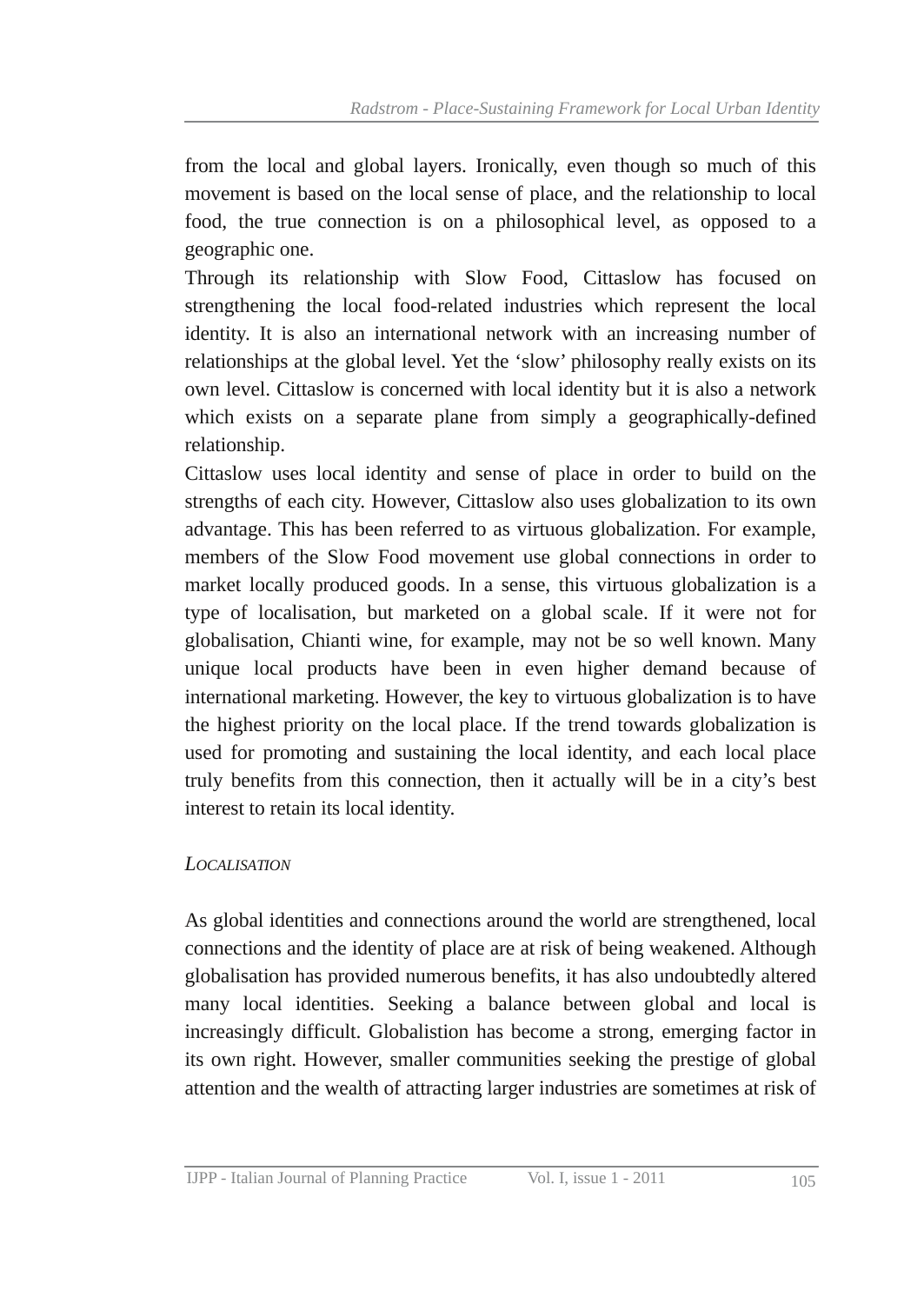losing the very aspects which define them.

The key aspects which make up a place's unique identity are at risk due to globalistion. The existing identities of small places are changing and evolving to the point where a new global identity exists, which has been referred to as "everybody's but *nobody*'s home" (Nozick, 1992). City planners ought to be concerned that the factors which make one place different from another place, and create an overall diversity of urban fabrics, are disappearing. "The more we are subsumed by the Global Village, the more we lose touch with our own identities, our histories, our community roots, and our local ways and traditions." 5

In many situations, global markets have replaced local markets. Formerly self-sufficient communities have therefore lost an integral part of their identity. However, identity is complex. It is made up of more than just community economics. Culture, traditions, the built environment, and the natural environment must all be valued aspects of an identity. Indeed, when any one of these aspects changes, the overall identity also changes. Therefore, a view of identity must be holistic and yet still based in the local place. The identity of a location is based on its context, as well as its sense of place. Indeed, it is this place-based identity which causes it to stand out from its context.

Traditionally, towns or regions were known for a certain product or type of food. Each region, on a small scale, has historically been defined by its own local industry. Therefore, the sense of identity is deeply ingrained and easily recognizable in local handicrafts and foodstuffs.

Identity is dependent on place, in terms of culture, traditions, and the layers of complex interrelationships which have come together to define the physical and non-physical attributes of a location.

The factor of identity is an important one for urban areas. Cities feel the need to proclaim their own identity in order to be unique, or to fit in with another group of cities, or to simply attract more tourists. In an effort to have a new and appealing identity, many cities are now attempting to re-invent themselves. This is evident in cities which have had stereotypes of being

<sup>5</sup> Ibid. 4.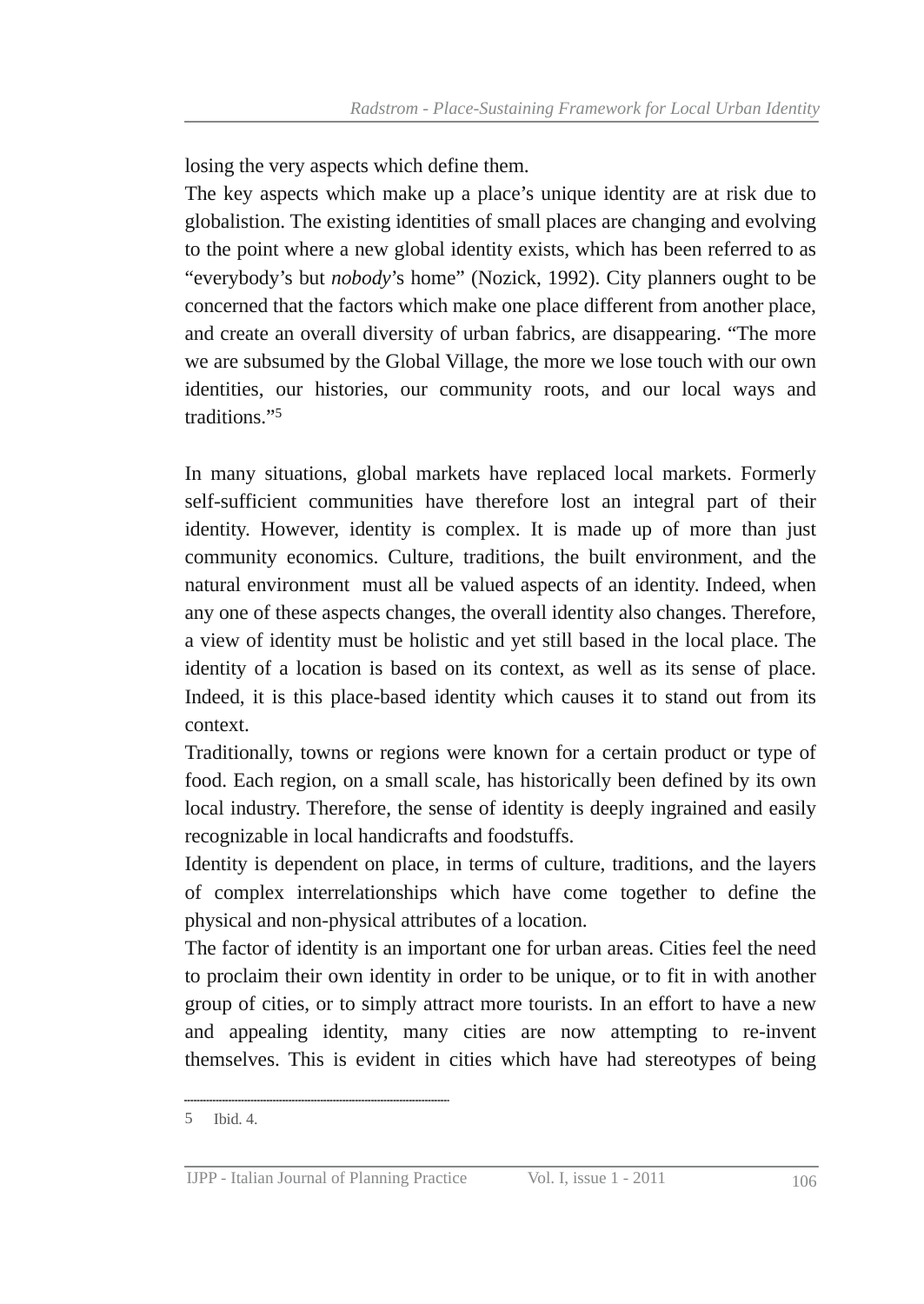stale, of not attracting new business, or new people. Many of these cities are eager to adopt the latest urban design fad.

It is not uncommon for urban areas to attempt a "redefinition" of their identity. When a place perceives that their identity has grown stale, it may attempt to have a new look, a new identity, and therefore gain a new reputation. However, when identity is involved, one must look at context. A reputation may become tarnished in the eyes of potential visitors. Planners and local community leaders must work toward the positive future of the community. In most circumstances, this should not involve the complete recreation of a place. It may simply involve a new marketing strategy based on a place's current, and true, identity.

#### *PLACESUSTAINING*

Place-making has been researched and reported on in many studies. However, the idea of a holistic approach to place-sustaining is overlooked as a planning basis for a network of small communities and regions. Cittaslow has provided a framework to further understand the role of place, and the possibilities of place-sustaining, within the framework of identity. The Cittaslow member cities have aimed to preserve their sense of place in order to sustain their vernacular identity.

The significance of analyzing Cittaslow as a city planning case study lies in the understanding that cities around the world are facing the same threat of globalisation and inevitably becoming *everywhere communities*. Since cities, towns and regional communities are facing this same issue, it is important to understand the implications of various solutions undertaken by specific places. Because the original problem faced by Cittaslow is also faced by countless other communities, it is plausible that the Cittaslow solution may be successfully adapted to numerous other urban areas.

Place-making stretches further to involve the aspect of cultural sustainability, in a holistic sense, so that the environment, traditions and local industry are sustained. It is difficult to strictly define "place," since it has potential to involve any and all areas of a certain location, people, or history.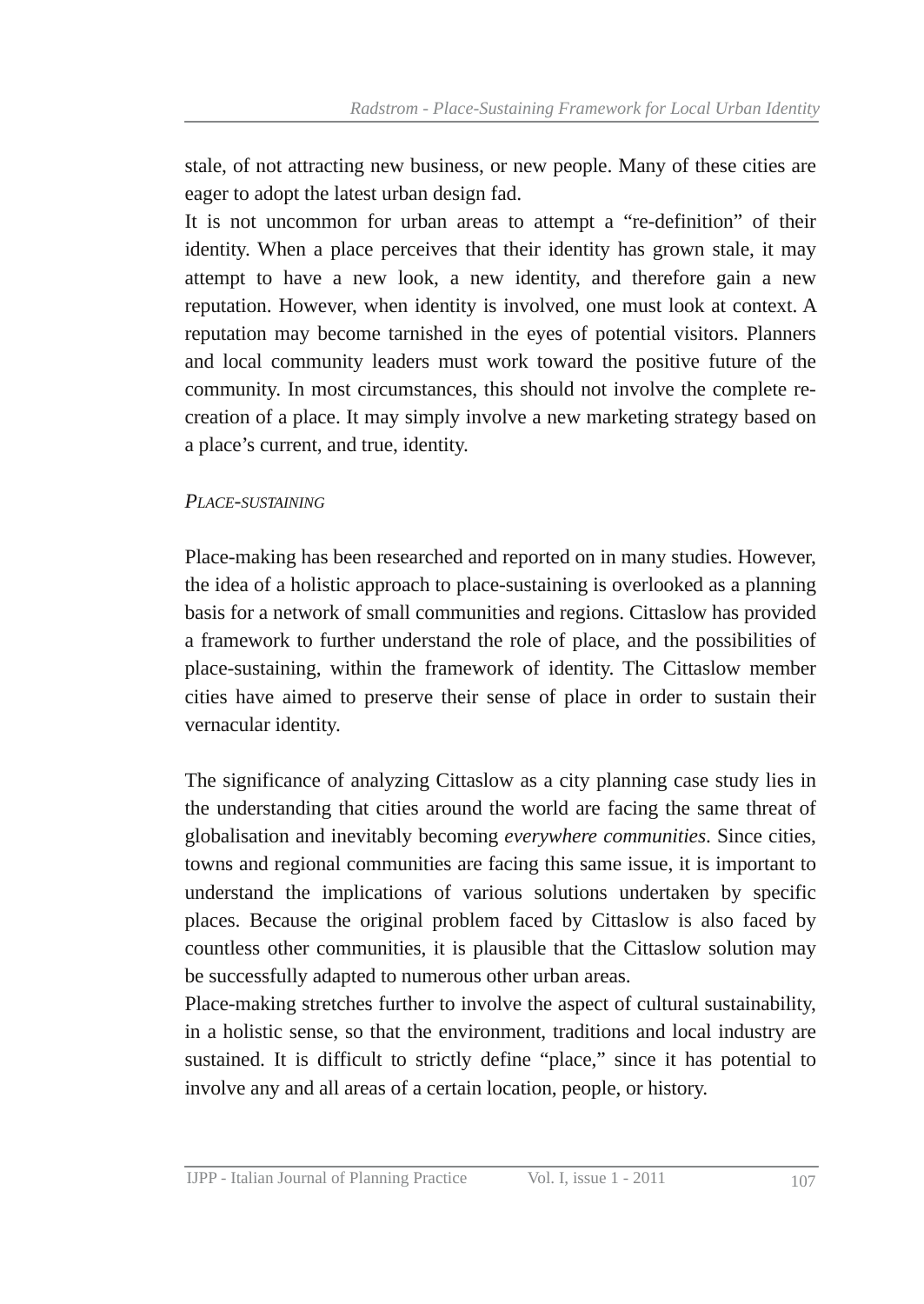Place-making should be holistic and all-encompassing. The authors Schneekloth and Shibley argue that, "each act of placemaking embodies a vision of who we are and offers a hope of what we want to be as individuals and as groups who share a place in the world. Because of this world-making power, placemaking, if poorly conceived or imposed, can result in the catastrophic or incremental destruction of people and places" (Schneekloth and Shibley, 1995).

Sense of place has the ability to create a desirable destination for cities, while neglect has the power to destroy any sense of place which once existed. Despite the broad, all-encompassing potential, place-making must be grounded at the grassroots level. Each place is unique and therefore each solution to place-making must be locally based. This is relevant both in terms of the physical environment and, more importantly, the local people who create the social sense of place. Planning literature has focused on placemaking as an integral part of the overall discipline. However, the gap in the literature exists where topics of *place-sustaining*, as a holistic regional policy, are concerned. Planning knowledge must begin to provide theoretical frameworks for sustaining the sense of place. This involves setting guidelines which holistically address all aspects of place so that local places are able to continue in the culture and traditions which have historically been the foundation of their identity.

Local cultures need to focus on sustaining the places which have defined them, instead of simply making new places based on this same sense of cultural traditions. The true risk lies in the fact that while a focus on placemaking continues, existing places may be lost because of the lack of a cohesive approach to place-sustaining. When a place that already exists is endangered, this place does not need to be "made" but rather, it needs to be sustained.

The sustainability of a sense of place does not entail the same drama of actually making a place. Sustainability involves roles of maintenance, cooperation and long-term commitment. However, the focus of a regional plan needs to be the sustainability of place. When the important places are taken for granted, they are lost. The danger is that by not focusing on placesustaining, planners will be doomed to a continual cycle of place-making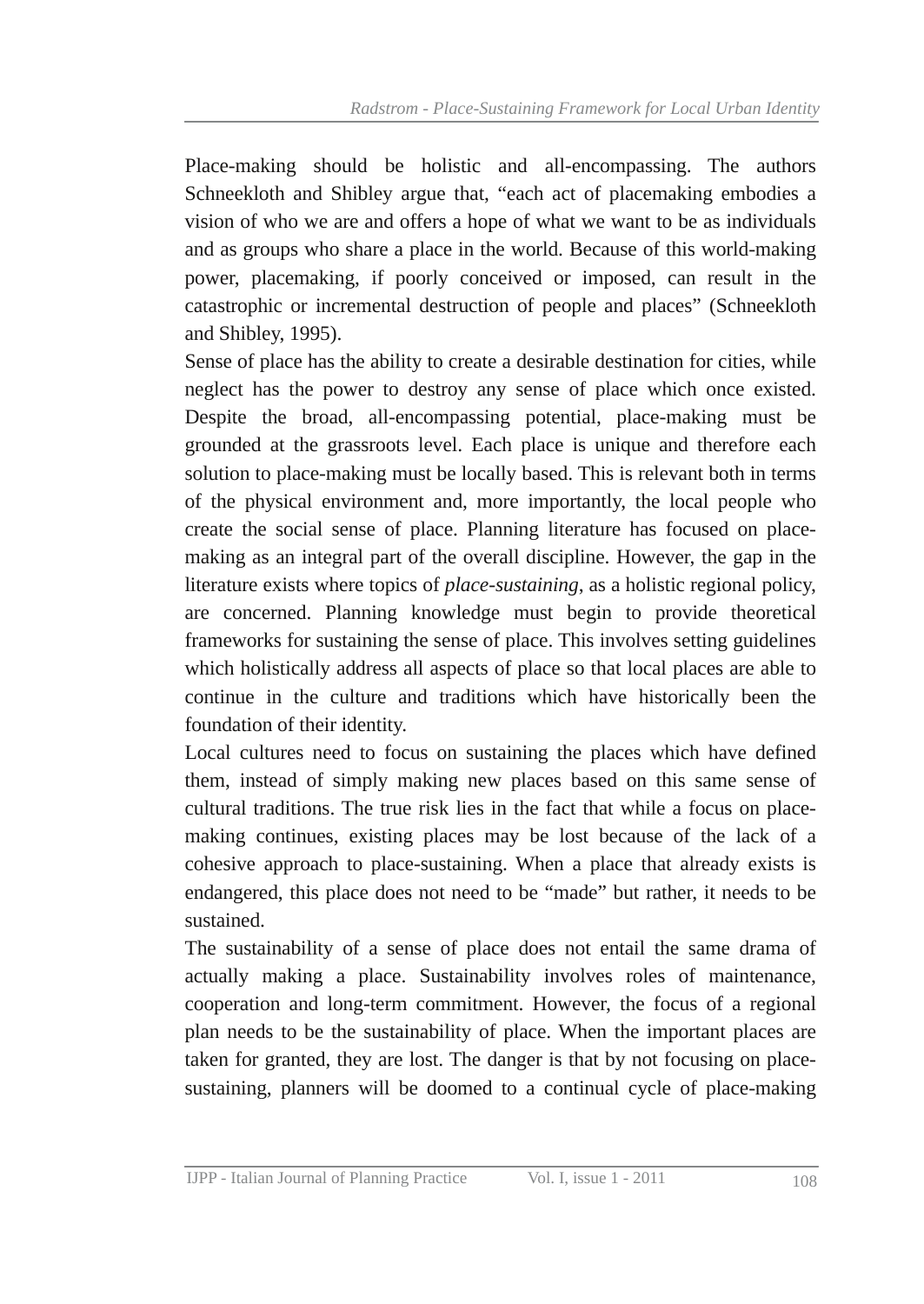which will always aim, but may not succeed, to re-create the original sense of place. The maintenance of a sense of place may not be obvious and might only be noticed in its absence, when places are left unsustained. The acts of maintenance and management are essential to the long-term vision of place.

The notion of place-sustaining is based on the potential of a certain place to have a level of significance which will justify its preservation. However, Cittaslow goes beyond the strict notion of preservation, and toward the flexible dynamic of conservation. Some buildings, for example, may be preserved as an act of place-sustaining. The sense of place is a dynamic quality, however, that may shift over time depending on various factors. Therefore, conservation may be central to place-sustaining, in order to maintain the spirit of place and the overall identity, while growing and changing as an urban or rural environment. The actions of sustaining and conserving go hand in hand. The balance between preservation and conservation may be dependent on each local context. It is important that the act of preservation does not impede further positive emergence or evolution of place.

Conservation would go further to allowing for a fluid relationship between place, culture and context.

To sustain a sense of place, policy must be applied which may be rigorous enough to sustain what is already significant, and flexible enough to change as the significance of the place may also adapt in time. Place-sustaining, therefore, would not simply save the past for the sake of saving the past. The concept of place-sustaining is far more holistic, encompassing the ideas of preservation in forms that represent culture and quality of life. Placesustaining is concerned with looking forward to the planning of the future.

Place-sustaining is intrinsically linked to identity. In an era of globalisation and urban homogenisation, identity of place can represent the unique attributes of a distinct culture. In many ways, localised identity becomes the foundation of a place's significance. When a sense of place represents the identity of the people and landscape, its significance can be invaluable. As a global trend, it has become easy and even convenient to ignore identity as a significant factor of a place. As Michael Hough writes, "One modern city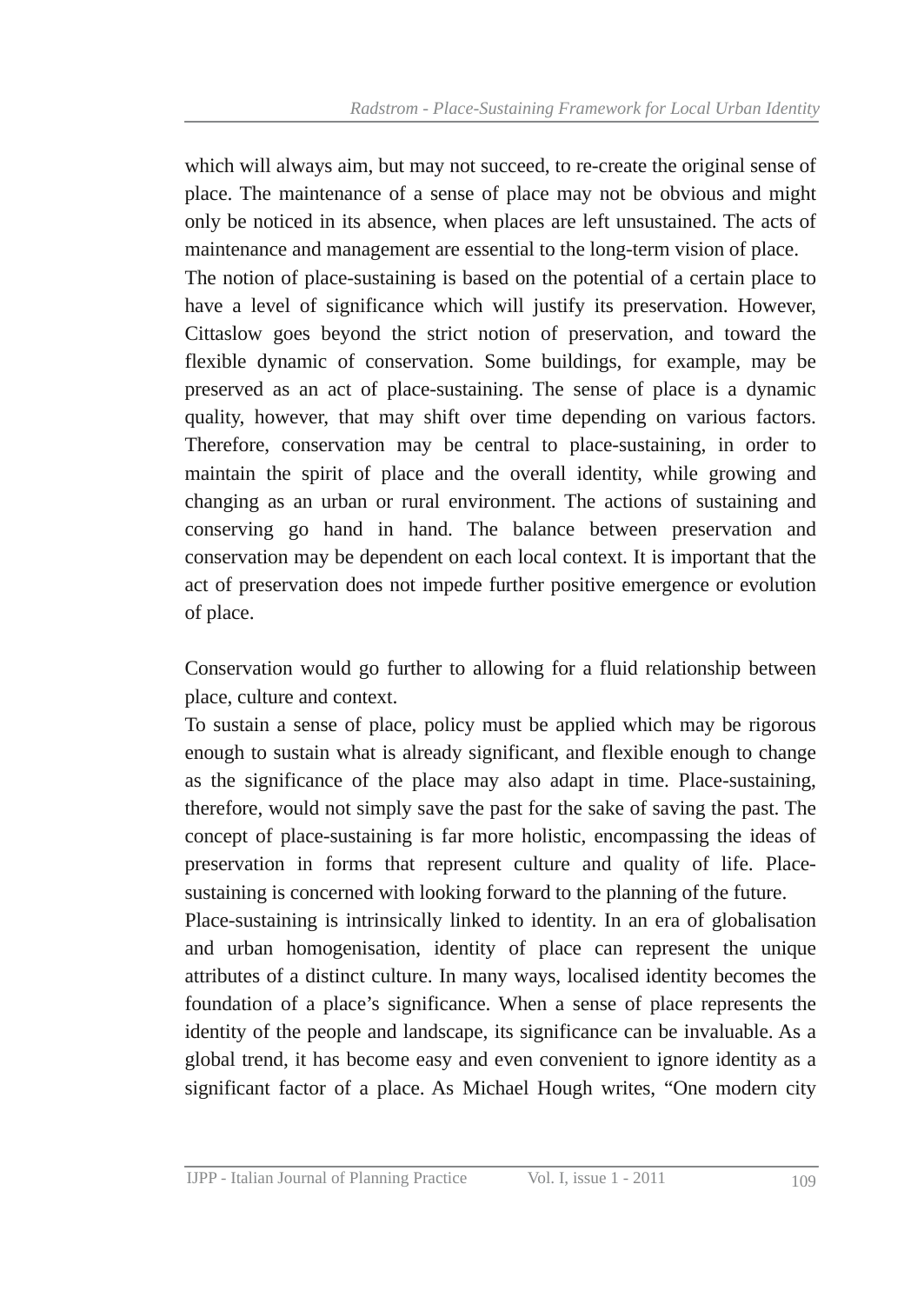tends to be very similar to another. The influences that at one time gave uniqueness to place – the response of built form to climate, local building materials, and craftsmanship, for instance – are today becoming obscured as technology makes materials universally available and as climate is controlled by artificially modifying the interior environment of the building. The question of regional character has become a question of choice and, therefore, of design rather than of necessity" (Hough, 1990).

Sustainability of place involves finding richness in any local landscape and focusing on this richness as the place's asset. This richness may be represented in such aspects as culture, environment, industry, history or a combination of several different aspects. While planners are focusing on the large metropolises of the world, the true local identity of these small towns and regions may be lost forever. Building upon the local and regional assets, and establishing these as the foundation provides an avenue towards holistic sustainability without losing what is most important in an identity.

Therefore, understanding that urban areas around the world are changing, and that the need for place-sustaining is critical, the planning discipline must begin to apply this knowledge in a practical method. It is in regard to this challenge that Cittaslow performs an essential role. Whereas planning literature does not yet provide an adequate knowledge base required for a holistic planning framework which focuses on sustaining place, Cittaslow actively embodies these theories. These cities provide a unique case to be studied and reported on, so that the broader planning community will gain applicable knowledge concerning the area of place-sustaining as a holistic framework.

Traditionally, Italy has been known for its regionally-specific and place-based identities. From a historical perspective, the city-states which made up modern-day Italy were the basis of regional identity as well as administration. Although the governmental framework has changed so that the former citystates now make up a larger nation, the smaller-scaled regional identities remain. This may be, in part, one reason that a framework such as Cittaslow has developed in Italy. The strong local identities are conducive to an organisation which thrives on this local sense of place.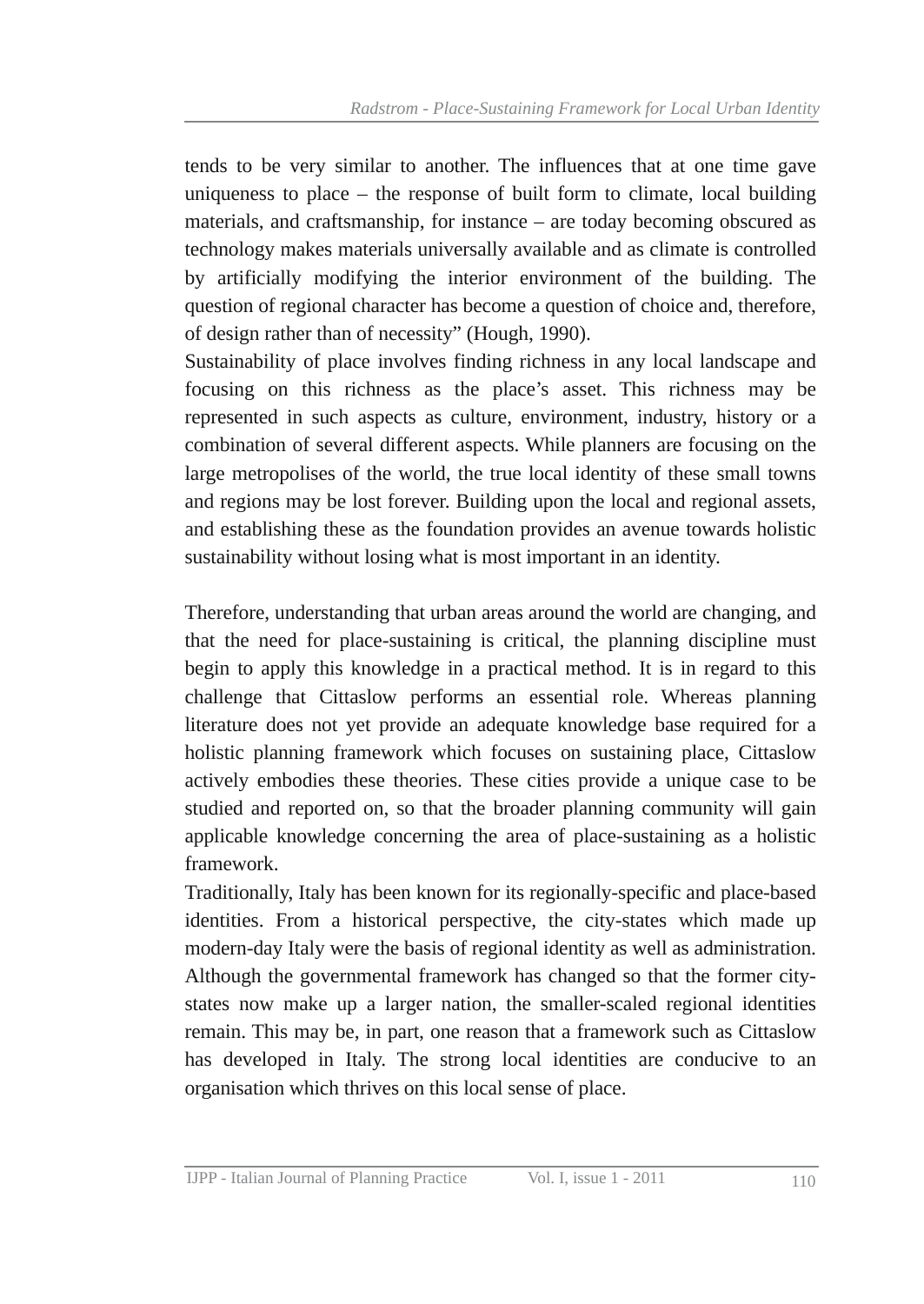Although Cittaslow has existed for a number of years, it is still relatively unknown. Whereas Cittaslow is becoming a prime 'best practice' candidate, the cities are focusing on simply being good places for their residents to live. Cittaslow is about sustaining what is good about a certain place and helping cities to be even better places to live, being healthier and offering an even higher quality of life. Many urban environments seem fixated on trying to lure people to a few tourist sites. These tourists will spend money in the city, but then they will leave. Tourism can certainly be a viable industry – but should it be the primary focus? A city is not only a tourist attraction. It is a place to live. A place to call home.

The truth is that Cittaslow does have a focus on hospitality, awareness and education. The accessibility of Cittaslow to tourists is part of the organisation's overall goals. It is important to remember that a Cittaslow member city's main priority is to its residents. However, it is clear that a liveable and accessible city is one which welcomes guests and offers a high quality of life to everyone, including those who live there or are simply passing through.

The Cittaslow have chosen to not give up their sense of place for the sake of perceived tourist demand, imported industry, or the latest urban fad. If Cittaslow were strongly advertising their cities, there could potentially be many more people visiting each city. There could also be many more people moving to the cities. While this is not necessarily a negative, it is also not the focus of Cittaslow. A fast-growth city which seeks brand recognition based on tourist amenities – or even membership in a popular group – has not truly realized the Cittaslow philosophy.

When this original research was completed, some residents of Cittaslow were still unaware that they lived in a slow city. Some tourists didn't see anything too special or different about some of the Cittaslow member cities. They were expecting Rome or Florence – but on a smaller scale. Instead, they may have seen a typical, hardworking Italian town. It may not have been geared towards tourism, but it was likely a town which was working to retain much of its traditional industry and connections to the local landscape. People who live in, or visit, a slow city should know that they are in a real city, not a city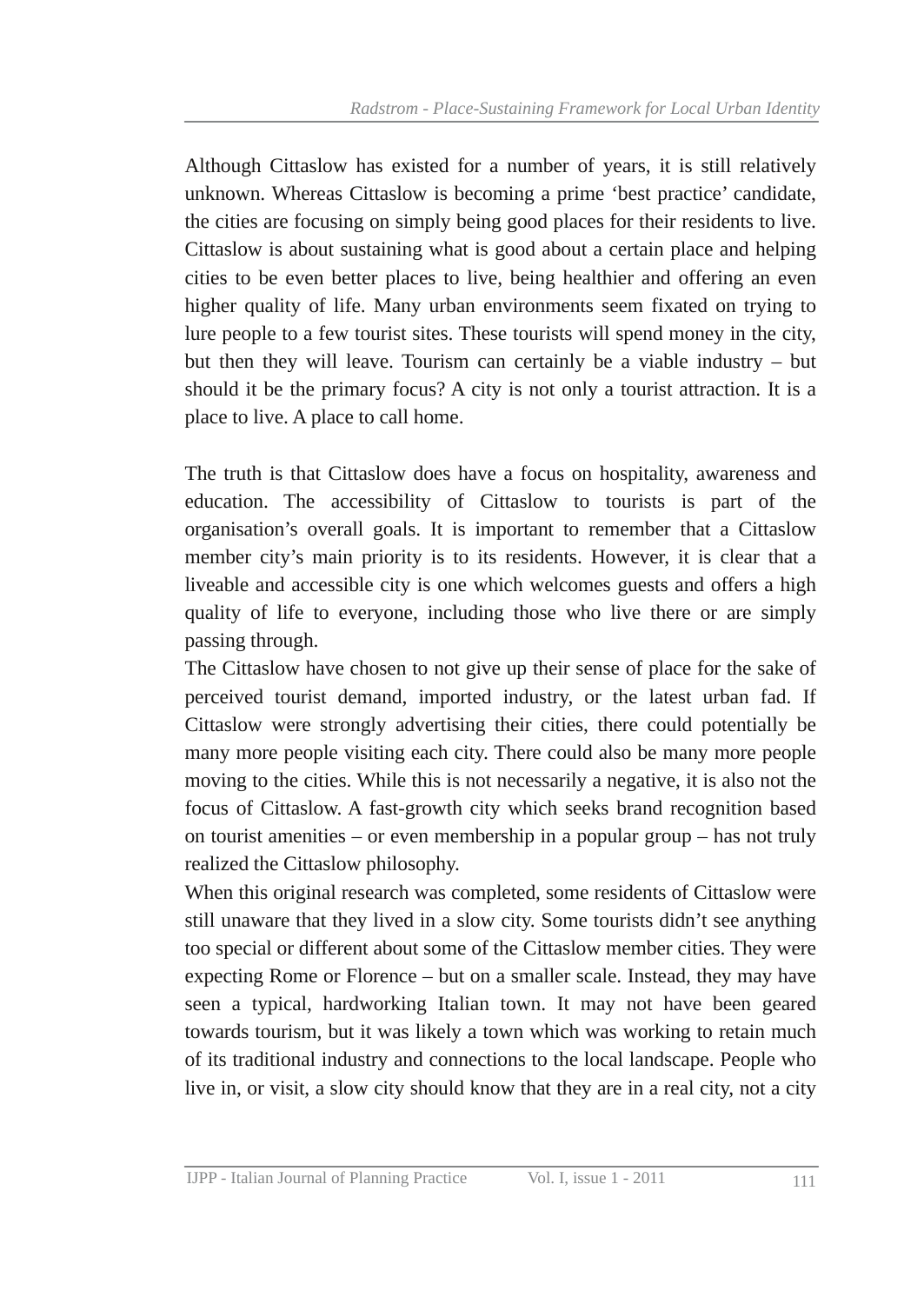that is only trying to put on a face for tourists. This represents the appeal of Cittaslow. Residents and visitors alike are able to see, taste and touch the sense of place.

#### **CONCLUSION**

The Cittaslow organisation has a strong focus on traditions, context and history. Yet positive change is still welcome to cities and their surrounding areas. When cities do implement changes, however, they should do so with the desire to improve the quality of life for their residents, improving the environmental sustainability of the area, and always remembering the underlying importance of sense of place. An area's local sense of place does, at times, evolve. However, it should not become so detached from local context so that it is indistinguishable from the many other increasing homogenous places.

Cittaslow are choosing to maintain the aspects which define them, which make them great places to live. The cities don't necessarily need to make huge changes. Some places clearly still have room for improvement. Other places are well on their way by already having that high quality of life. Through the strength of the Cittaslow network, more and more small cities are able to sustain their local sense of place in an everincreasing global society.

The Cittaslow are only just beginning. The steps of their future will determine their success. However, already they are a noteworthy case to be studied and more fully understood as examples of cities applying philosophy in order to sustain their own local sense of place and vernacular identity. It is through these place-sustaining measures that local places may indeed be able to thrive in the face of increased global homogenous urban centres.